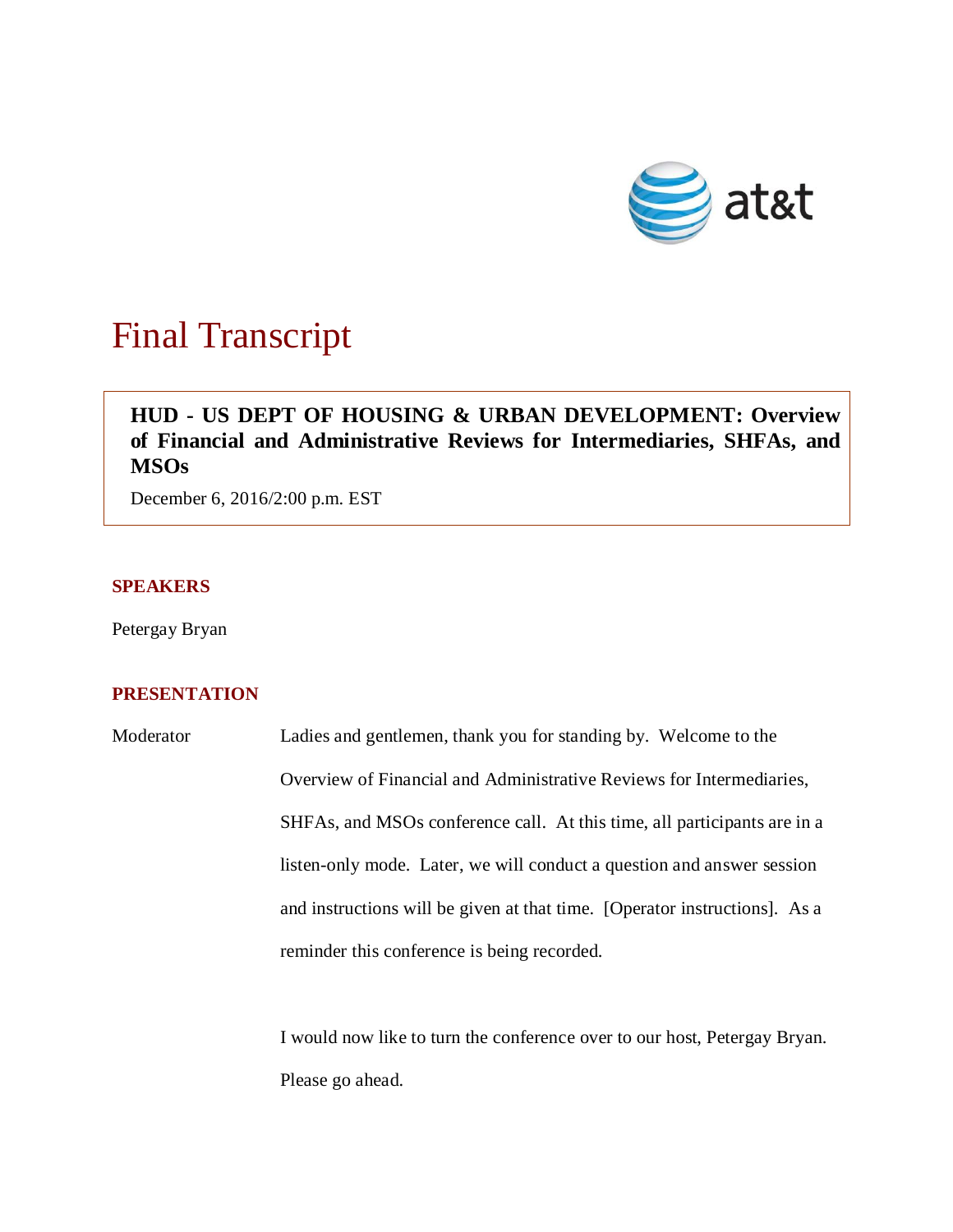Petergay Hello, everyone. I'm Petergay Bryan with Booth Management Consulting, and today I'm going to be facilitating the training on an Overview of Financial and Administrative Reviews for Intermediaries, SHFAs and MSOs. As the operator already mentioned, audio is going to be recorded and it will be available along with a PowerPoint presentation at [www.hud.gov/housingcounseling](http://www.hud.gov/housingcounseling) under the Webinar Archives tab.

> You're going to be muted during the presentation. But if you do have questions, I will be breaking periodically to answer any questions that you have and the operator will give you instructions on how you should do so. We also have representatives from Booth Management Consulting who will be able to immediately respond to your questions. If you look at your control panel, there's a tab there that says Questions. If you type your questions there, and we'll have someone to respond to you to give you a quicker response.

Also, if after today's webinar, you think of any questions or if you have anything that wasn't responded to during the presentation today, you can send an email to housing.counseling at hud.gov with an overview of financial and administrative reviews as the subject line.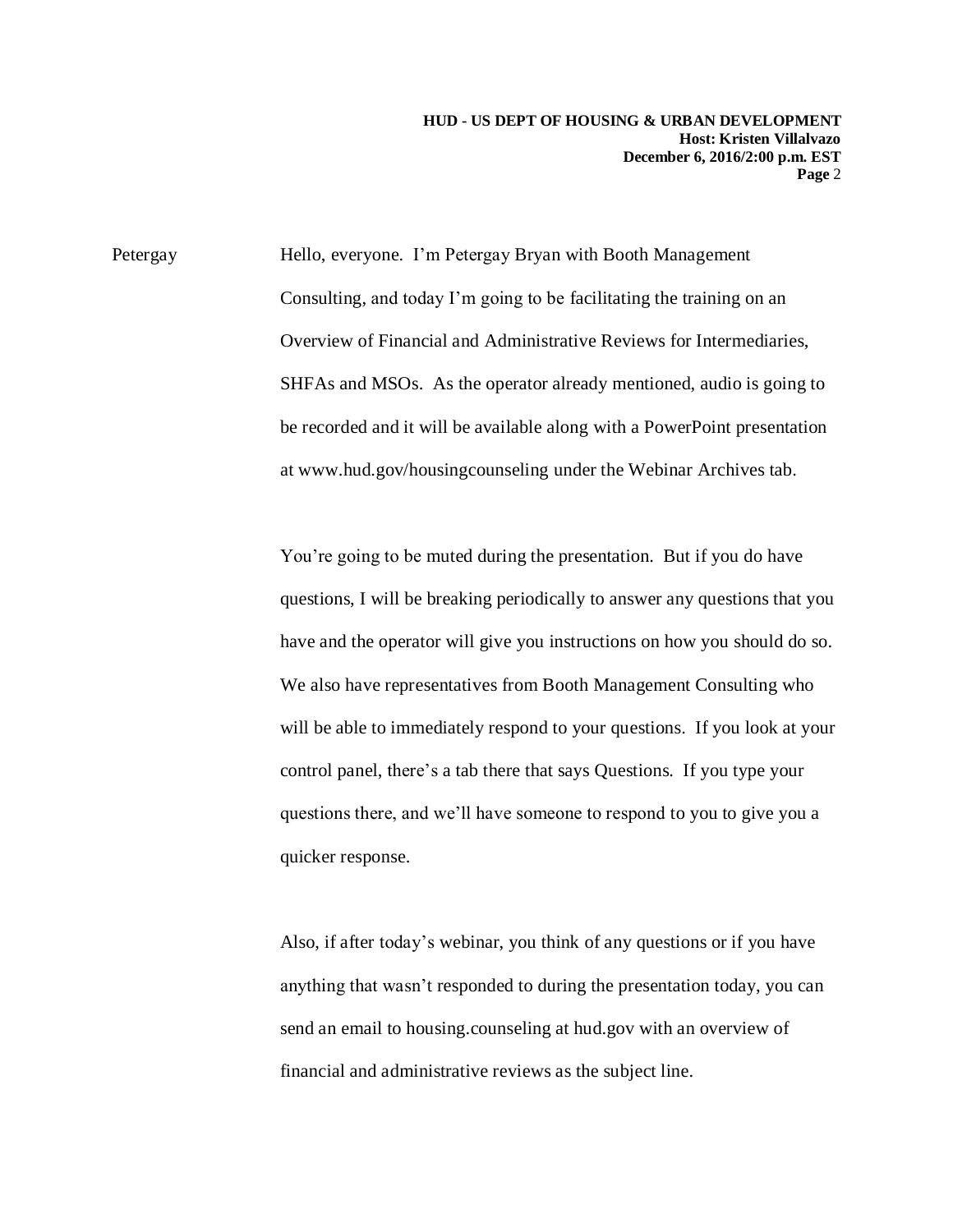The presentation today is going to be recorded and you'll receive information from that by Listserv later. Also at the end of today's session, you will be requested to complete a brief survey. This helps HUD to better plan and prepare for webinars that they facilitate and provide to you guys. So, we would really appreciate if you completed that survey.

And as far as a certificate of training, you're going to receive a thank you for attending email from GoToWebinar within the next 48 hours and it will also state that is your certificate of training. So, you should just print that out, and save that in your records and keep that for your certification. Now, we'll just go ahead and start our presentation.

The things that we'll be discussing today, we'll talk a little bit about who's Booth Management Consulting, what is an agreed-upon procedures engagement. We'll go over the overview of financial and administrative reviews and the entire process, which includes four phases.

The first phase is a planning phase. The second phase is the site visit. We'll also have a reporting phase where a reported issue is based on the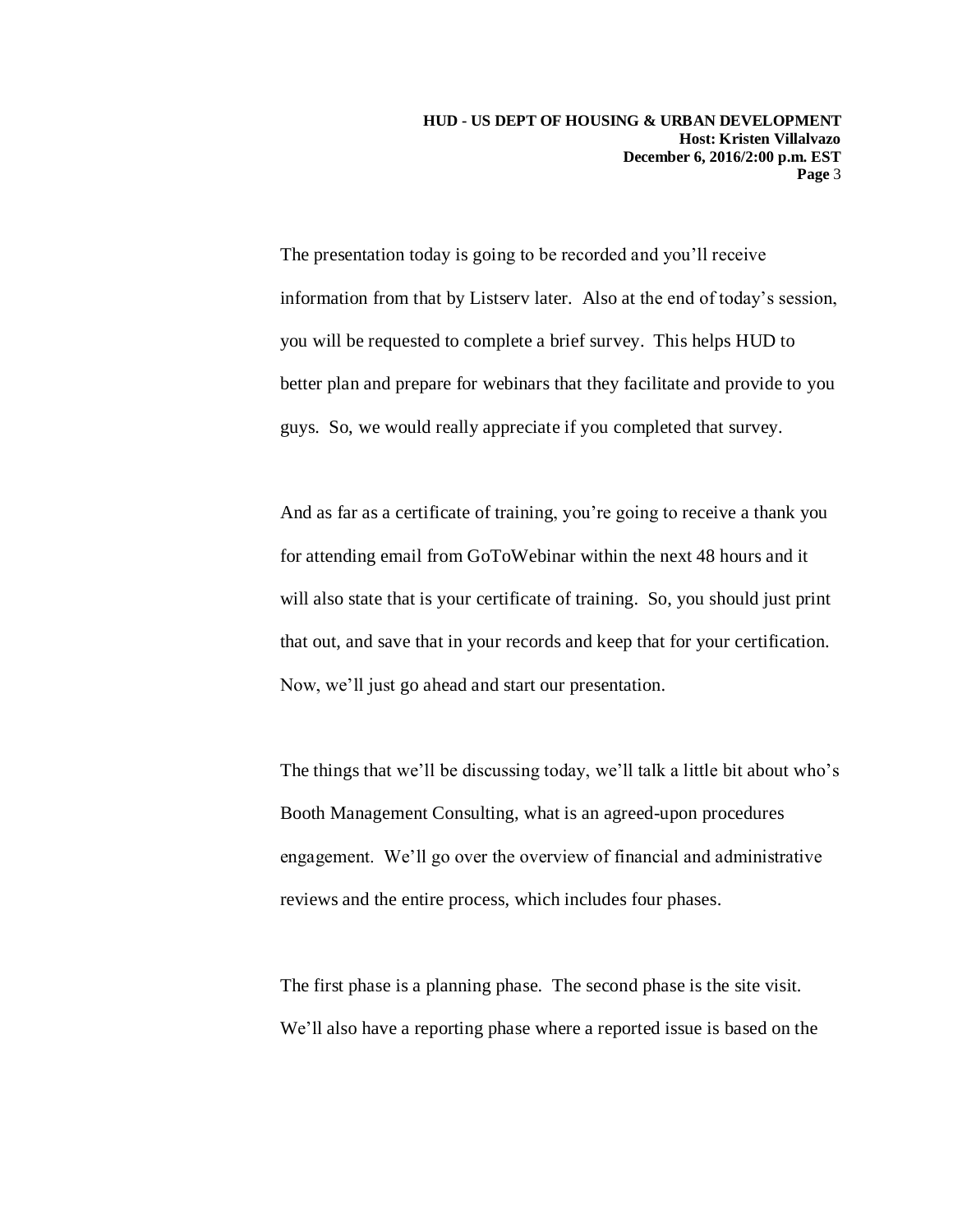review, and for some agencies, there's a technical assistance phase, if there's any follow up after the review.

We'll also talk about common findings that we've noted from conducting these types of reviews for HUD's housing counseling program, lessons learned, some frequently asked questions, and of course, we'll be taking questions as we go on throughout the presentation.

So, Booth Management Consulting is an SBA certified minority and women-owned accounting firm. And we are located in Columbia, Maryland. We were founded in 1997 and our lead principle is Robin Booth. We're pretty much staffed with CPAs, accountants, financial analysts and auditors, and we have over 25 years of experience in providing these types of services.

Booth Management Consulting, and throughout the exercise you'll hear me say BMC for short, now we were contracted by HUD to perform financial and administrative reviews of their housing counseling grant program. We also provide technical assistance to their housing counseling grantees. We provide training. We conduct action plans and things of that nature as they relate to the housing counseling program.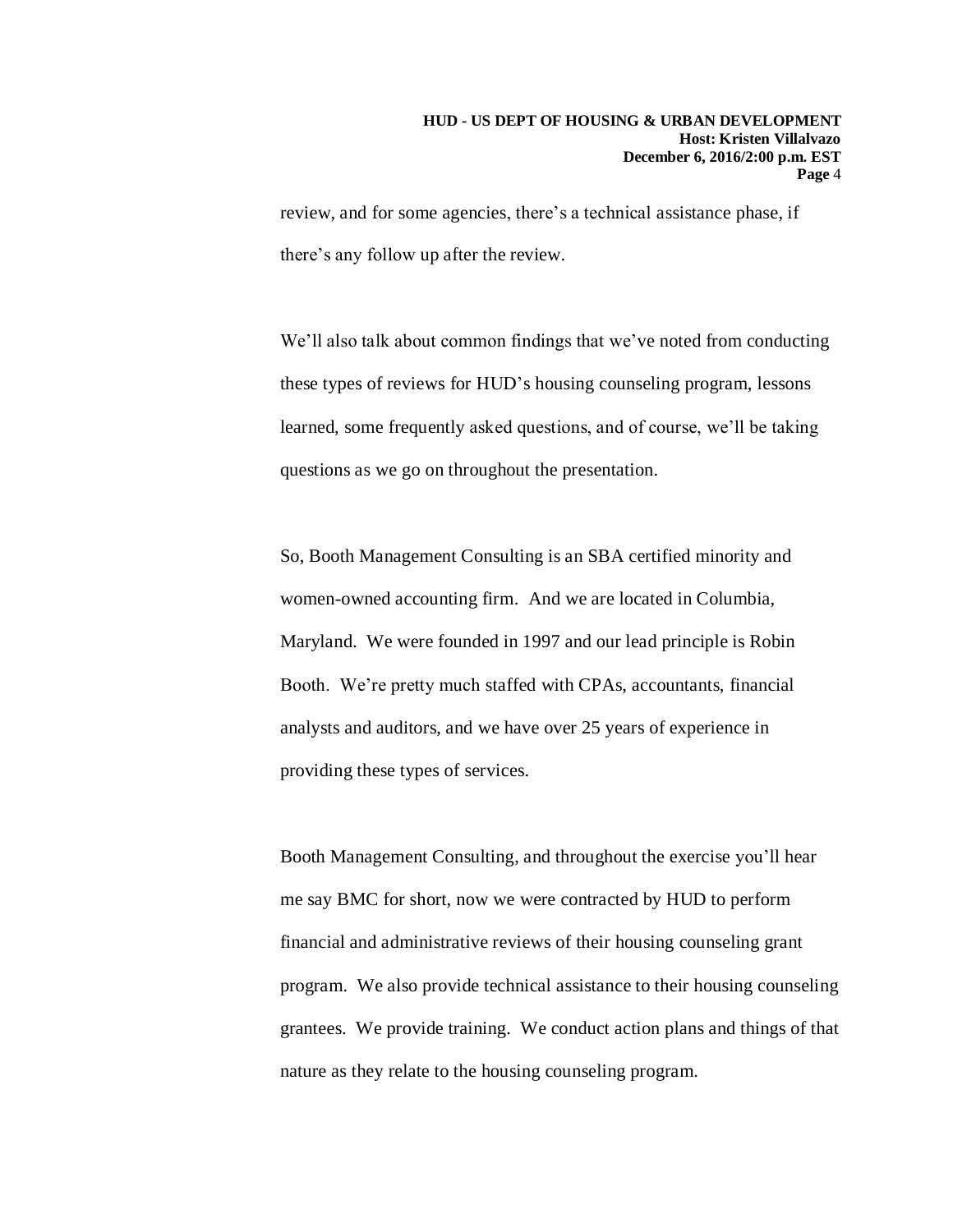Particularly for the financial and administrative review, you'll become familiar with these names. Robin Booth, who's the project manager, Richard Yirenkyi, he's the alternate project manager. He would have been the one to send out the initial notifications to your agency. And the primary auditors who would be performing the site visit and would be working one on one with your agency would be either Wilfredo Corps, myself, Petergay Bryan, or Delbert Strawther.

Agreed-upon procedures engagement, so this is pretty much the basis of our contract with HUD. HUD, as well as, Booth Management Consulting, have agreed upon specific procedures that they would like to perform as they relate to your housing counseling grant program as we assess those programs for compliance with HUD requirements as well as the uniform grant requirements and regulations. So, during the reviews, this is pretty much what we'll be concerned with, anything as it relates to the program.

We'll be performing the procedures to see whether or not you are in compliance during the period that we are looking at. And specifically for this cycle, we'll be looking at your FY13 and FY14 grant years. So, if you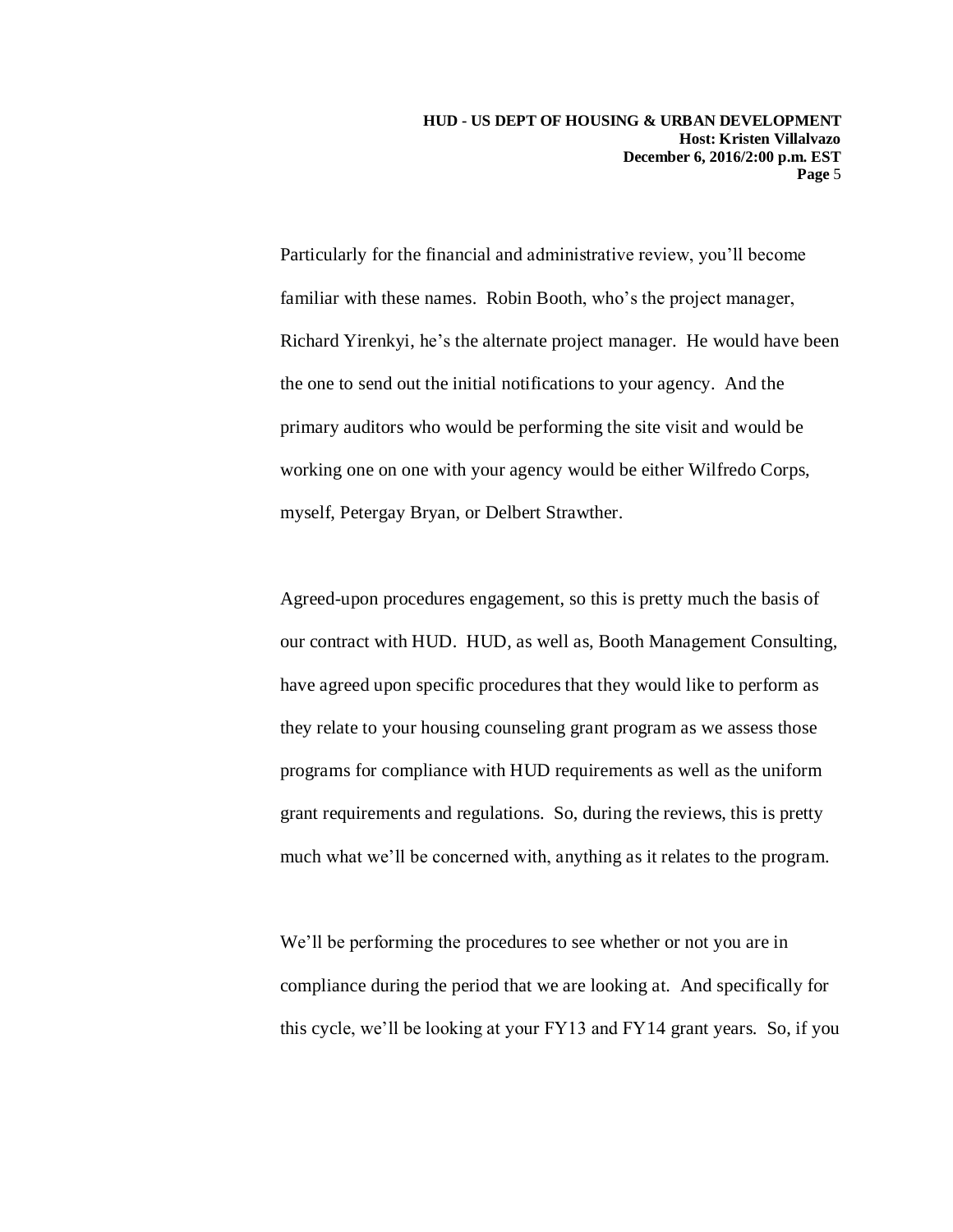received a grant during any of those two years or for both of those years, a review will cover those two periods.

We'll also provide a report to HUD on the results of those procedures. But we want you to bear in mind that the procedures performed we're not doing a full-fledged audit. It's pretty much just a review to see whether or not you were in compliance with the reporting and regulatory requirements. We won't be providing an opinion. The report will pretty much state whether or not for the areas we looked at whether or not you were in compliance with the requirements during the time frame that we're looking at.

And overview of the financial and administrative review process, as I said before, there are four phases. The planning phase, we usually do our planning within 30 days of the review. The site visit, we usually go onsite for one business day. The reporting phase would take pretty much up to two weeks after the site visit to complete, and if there are any follow-up actions to be done after the review has been completed, then, there's a technical assistance phase and that takes about to 30 to 60 business days after the report has been issued. And we'll get into each of these phases as we go through today's exercise.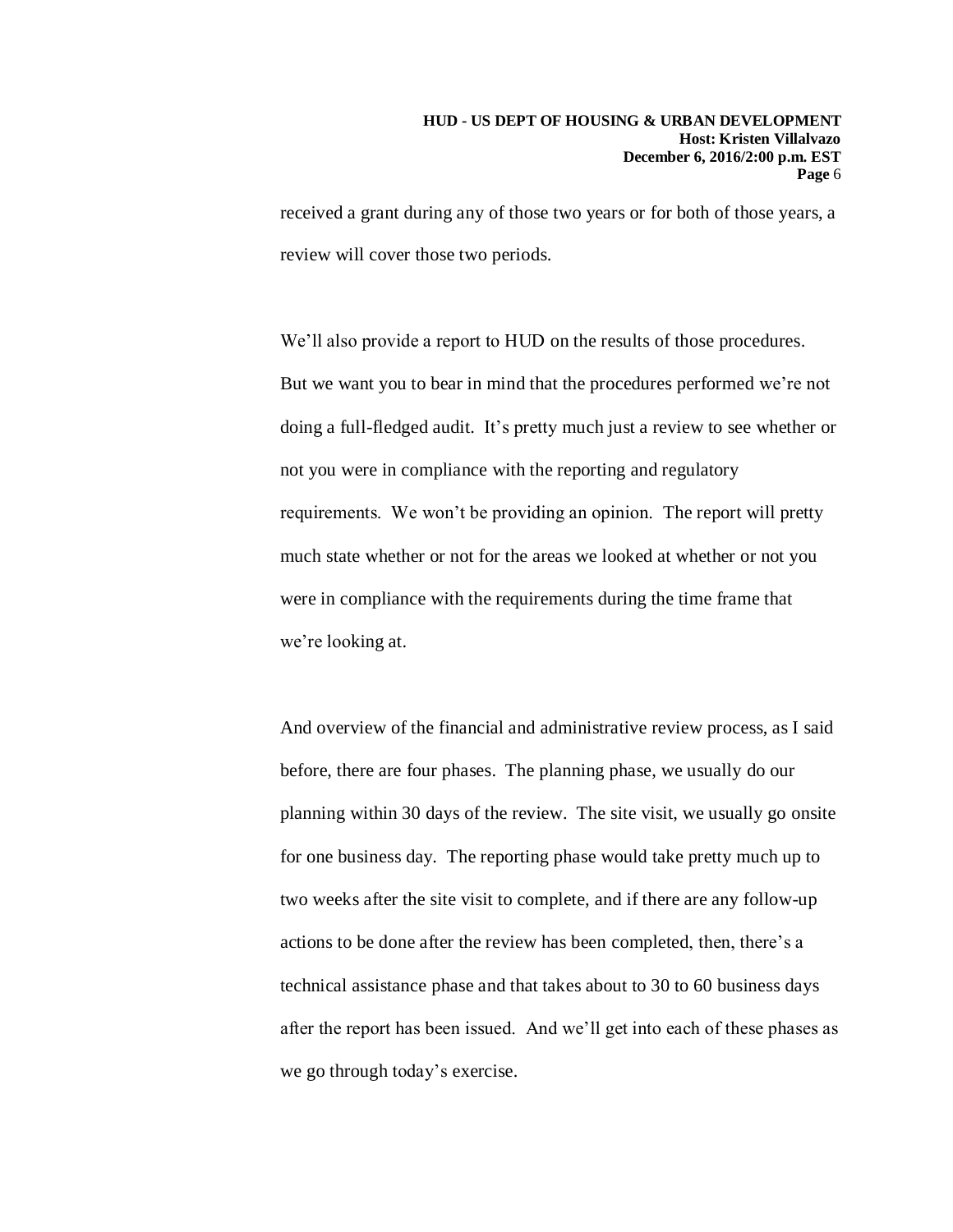So, in the planning phase, the process starts out where HUD sends an initial notification letter to each grantee. So, each fiscal year, each year while we conduct the financial and administrative reviews, HUD selects a sample of about 50 housing counseling grantees. They may be SHFAs, intermediaries, MSOs, or local housing counseling agencies or subgrantees. HUD makes those selections and they let BMC know that these are the agencies that we would like to get reviewed this year or during this cycle.

The goal is to eventually over a certain number of years get through to all of HUD's active housing counseling agencies. So, if you weren't selected for the fiscal year, then you would receive your initial notification letter directly from HUD letting you know what the process is about and letting you know to also anticipate a letter from Booth Management Consulting to get you guys prepared for the review.

The next step, step 2A, is where you would receive a notification letter from Booth Management Consulting and that would come from the alternate project manager, Richard Yirenkyi. And in that letter he would notify you that, okay, we're getting ready to come out and do this review.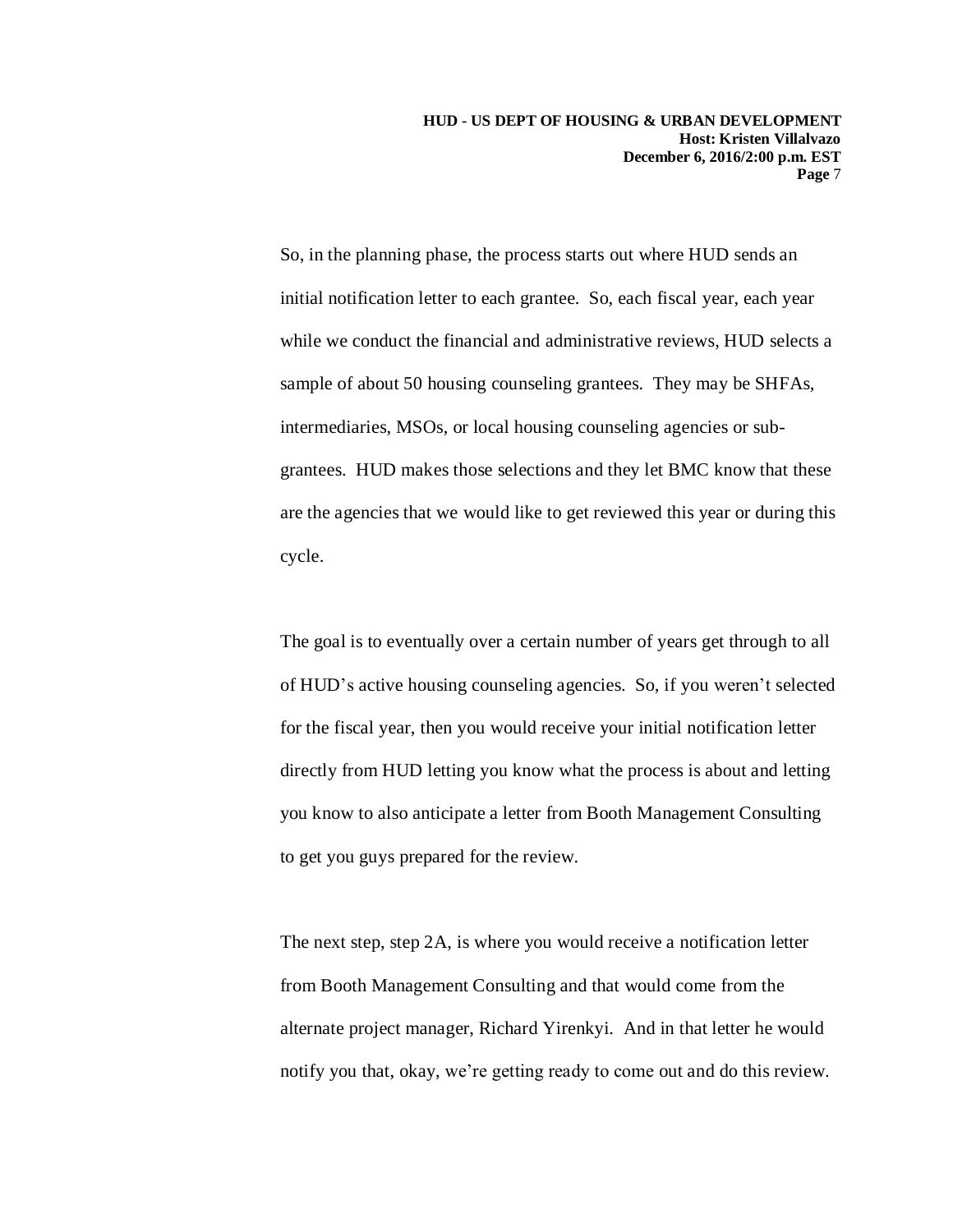It would also include a document request listing, as well as a duties grid included as an attachment. And in the document request listing, it specifies for you specific items that we are requiring that you submit by a certain time.

Once you've received those documents and you review the deadline for submitting the documents, then we usually give you ample time to provide the documents back to us. And then once we receive those documents, and then the BMC auditor is assigned to your agency for a review, the auditor assigned would then perform a preliminary evaluation based on the documents that you have submitted.

After we've conducted that preliminary evaluation, then you guys would receive an invitation to participate in a training, which is this training today to pretty much brief you on what to expect for the financial and administrative review. So, today, we'll talk about the entire process. We'll take questions that you have and get you guys prepared for when we actually do come onsite.

After today's session, as the auditor gets near to the time that they're going to physically come out and perform the review, then they would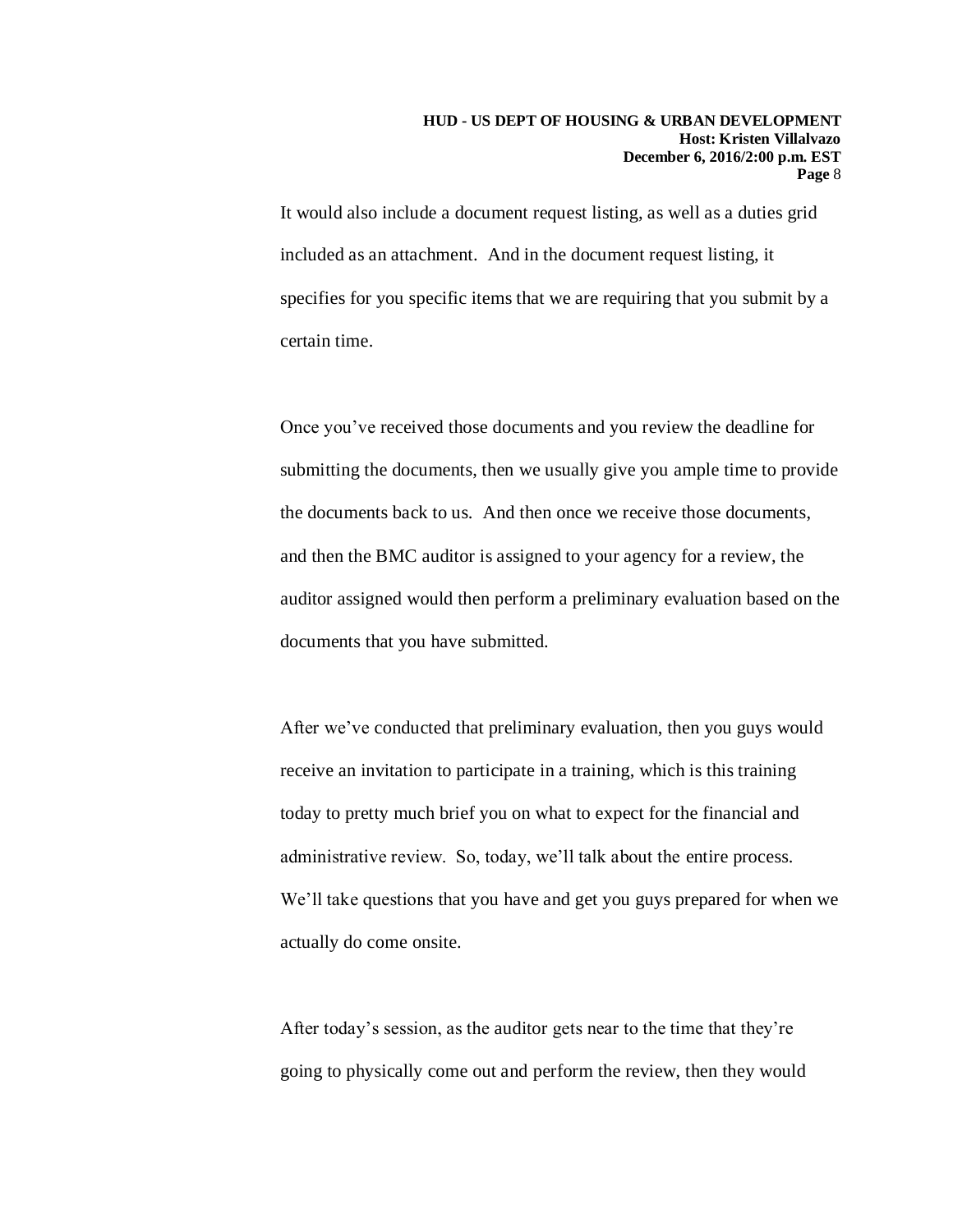conduct a call with key personnel from your agency to coordinate the schedule of the review. So, we try to pick a suitable date for when the key personnel from your agency would be available. A lot of times, larger agencies like yourselves will have multiple locations. So, we talk about it and see which one of the locations would be more suitable for the auditors to come to for that one day site visit.

We'd confirm the location of your records, do you have a workspace available and things of that nature on that phone call. And if you have questions based on the document request listing, that's where a lot of times grantees ask those questions. They want to clarify any questions that they have to make sure that they get the documents, if you haven't already done so, get the appropriate documents to the auditor prior to the site visit.

After that initial phone call, then the auditor would send you a confirmation letter, just to summarize everything that was discussed. So, they would be confirming the date of the review, the location, and the address of the review, and any other outstanding items or things worth mentioning in a summary email.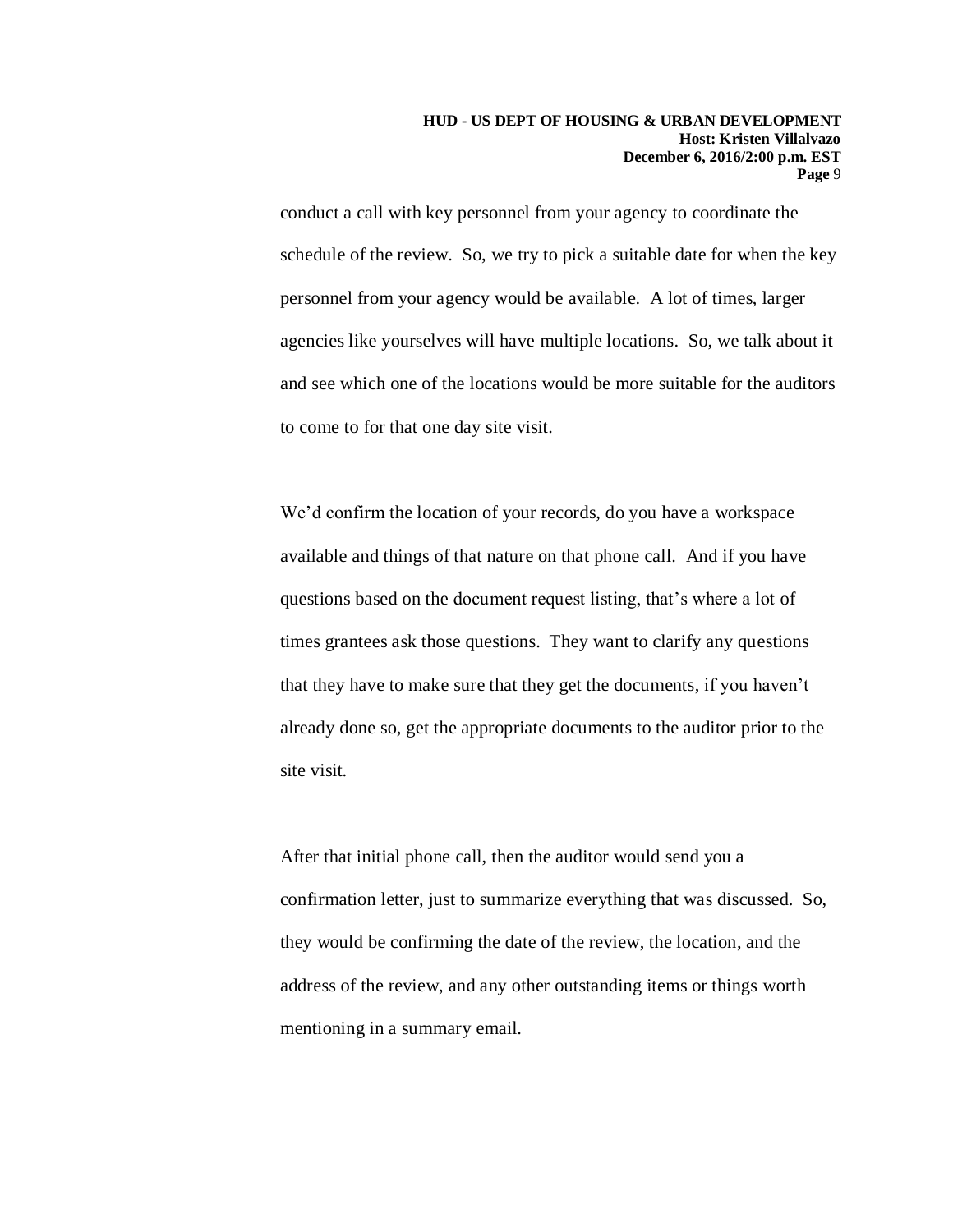Also, about three to five days prior to the site visit date, the auditor would send you a sample request listing. In the sample request listing, we are very specific as to the things that we would like to look at for each of our sample items. If you have questions, the auditors are very accessible. You can send them an email or a phone call to clarify any questions that you have.

And you want to do that prior to the site visit, because once we get out there, we only have the one day to try to get as much information as possible. But we do allow for you to send additional documents afterwards. We prefer to get it prior to, but we do allow for time for you to get that to us afterwards if that happens.

And then we also would contact the grantee to confirm that they're ready for us to come out there. Usually grantees are ready once we've confirmed the date, we've booked our flights and things like that. We usually haven't had any issues, but if there are issues, we do encourage you to communicate that to us as soon as possible so that doesn't affect our travel schedule.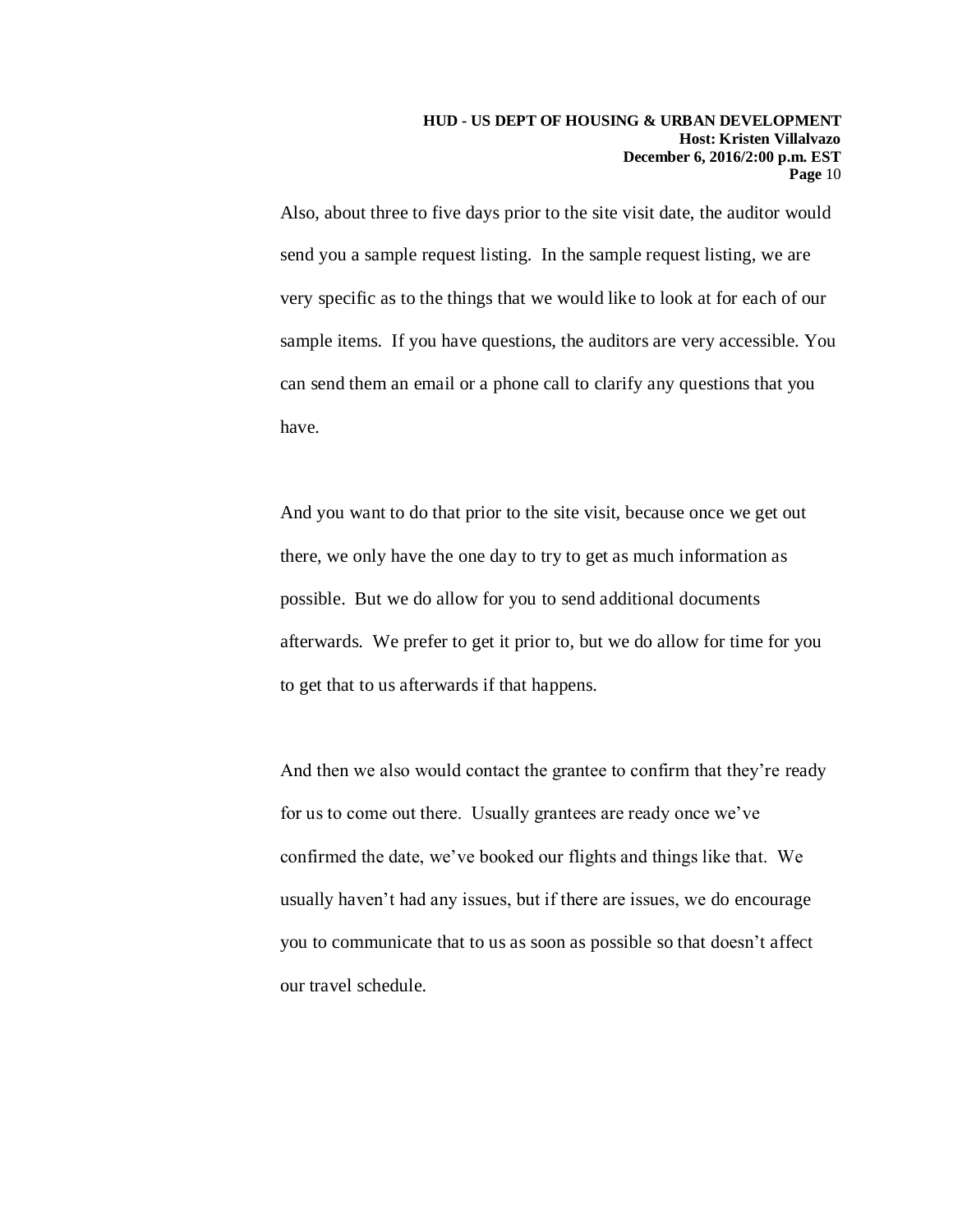Prior to the site visit, we also communicate with your HUD specialist. Certain documents that we get from them would be your LOCC vouchers and payment requests. We want to also get from them a copy of your grant agreement and form 1044, the award letter, any leverage funds that you reported to HUD during your application process, you're going to get that from your HUD POC. We would also get a copy of your final approved budget or any amendments. We'd also be talking to your HUD specialist to find out if they have any concerns about your agency, anything in particular that we need to pay attention to while we're onsite and ready to perform these reviews.

And we also take a look at the results of your most recent performance review. So, if you've had a performance review in the past few years, that would still be relevant. We would take a look at that and look at what the results of those were, and we'd probably follow up with you guys if there's anything that impacted the financial and administrative review while we were out there onsite.

During our planning phase, so one of the things that we ask for on the document request listing is a copy of your policies and procedures, and we specify which policies and procedures we're looking for. So, for example,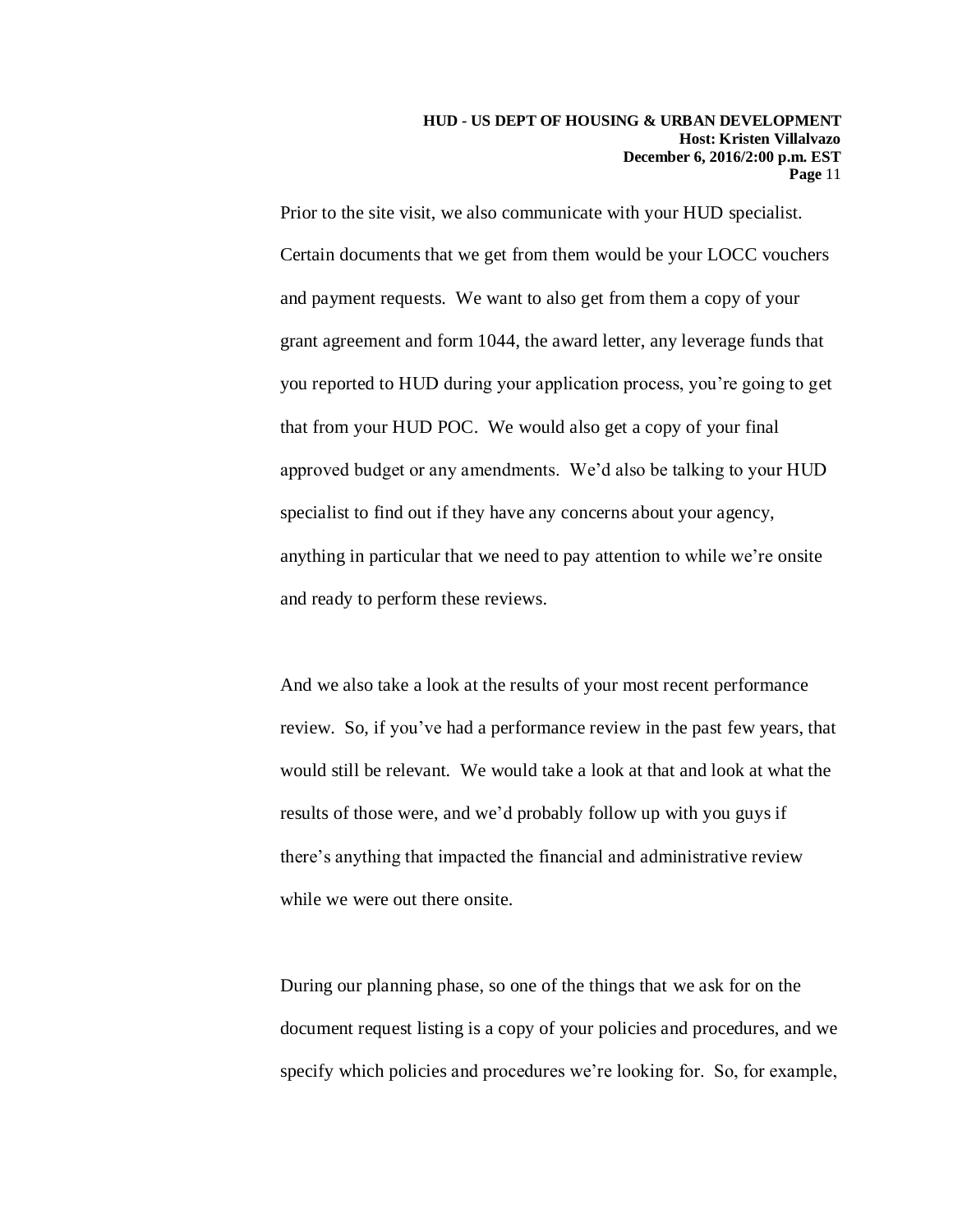we ask for cash receipts, policies and procedures, policies and procedures for cash disbursement, timekeeping, procurement. And in the cash receipts policies and procedures, these are some of the things that we are looking to see whether or not they have been properly documented by your agency.

So, the first bullet here, we're looking to see who has the ability to open bank statements or review invoices or billing documents or the ability to receive payments, review reconciliations, approve credit memos, who has the recording ability to prepare the invoices, or to prepare the credit memos, post entries to the general ledger, change online information for billing our credit memos, change master file information, and who has the ability to monitor the cash receipts process, like who's doing the bank reconciliations and who's performing the reconciliations of the accounts receivable, sub-ledger to the ledger, and who's approving budgets.

So, we're checking your policies and procedures to see whether or not those are documented, as well as we're looking at the segregation of duties grid to see who's performing these functions. The cash disbursements business process area, we're looking again, who's looking at the statements, who can issue a purchase order or authorize a purchase order,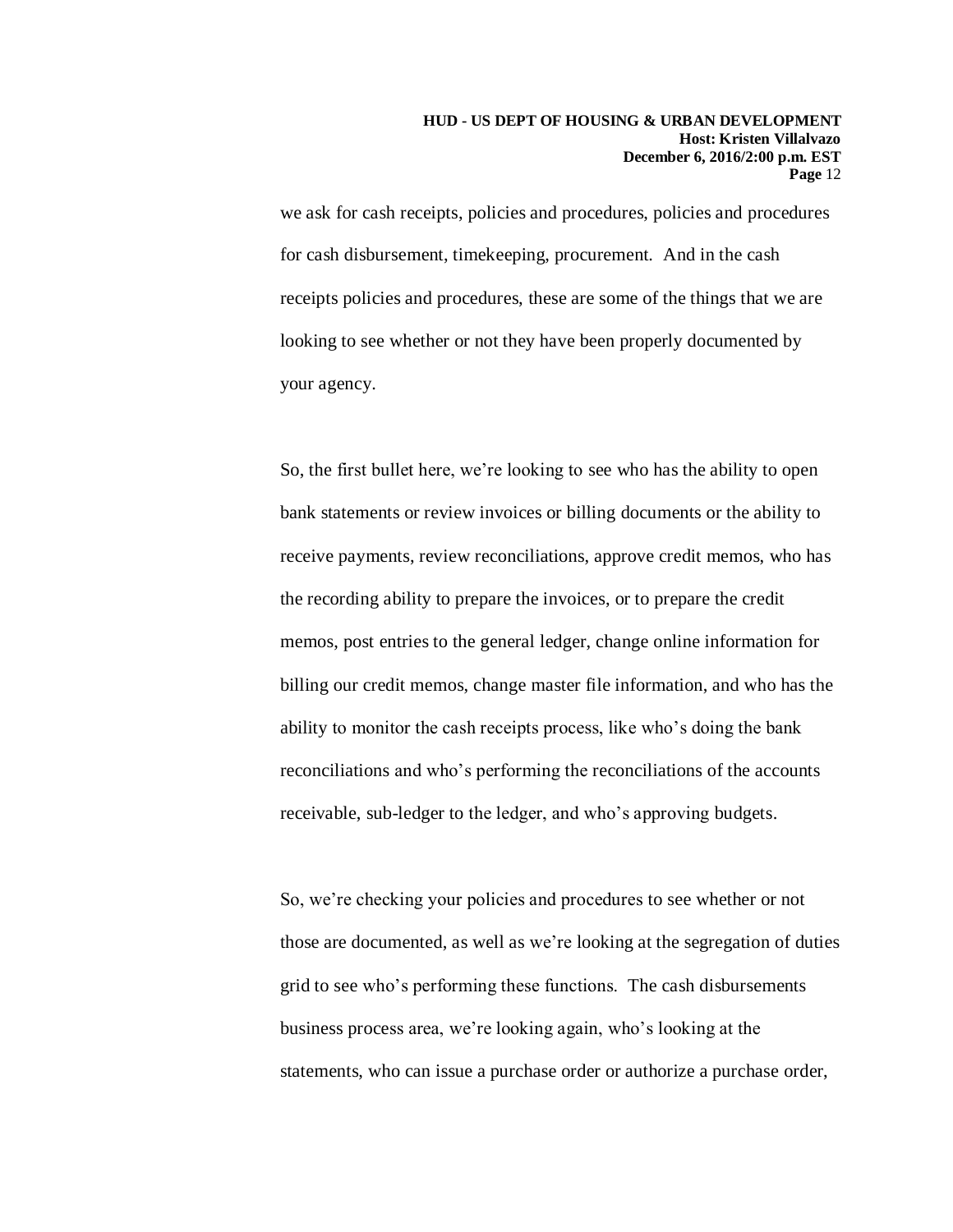who can issue a check or initiate an electronic funds transfer, who signs their checks, who has access to the mechanical signature plates, who records accounts payable, cash disbursements, cash transfers, who's making changes to online information for accounts payable, who's making changes to your master files for your electronic funds transfers or journal entries. And we're also looking at who can perform the bank reconciliation and reconcile accounts payable to the general ledger and who can approve budgets.

We're also, when we look at the segregation of duties grid, we also look at that for the cash disbursement cycle, and in particular, we're trying to see who exactly is performing these functions. So, we're looking to see whether or not there are any conflicts in the segregation of duties and if we note any conflicts we would definitely bring it up during the review because a lot of times these things can be explained. Sometimes agencies don't have—they're unable to completely segregate a certain control, but they do have mitigating controls in place, which all it takes is a conversation to clarify that.

When we look at your polices and procedures for time and attendance, we are looking to see whether or not the employee signs off on their time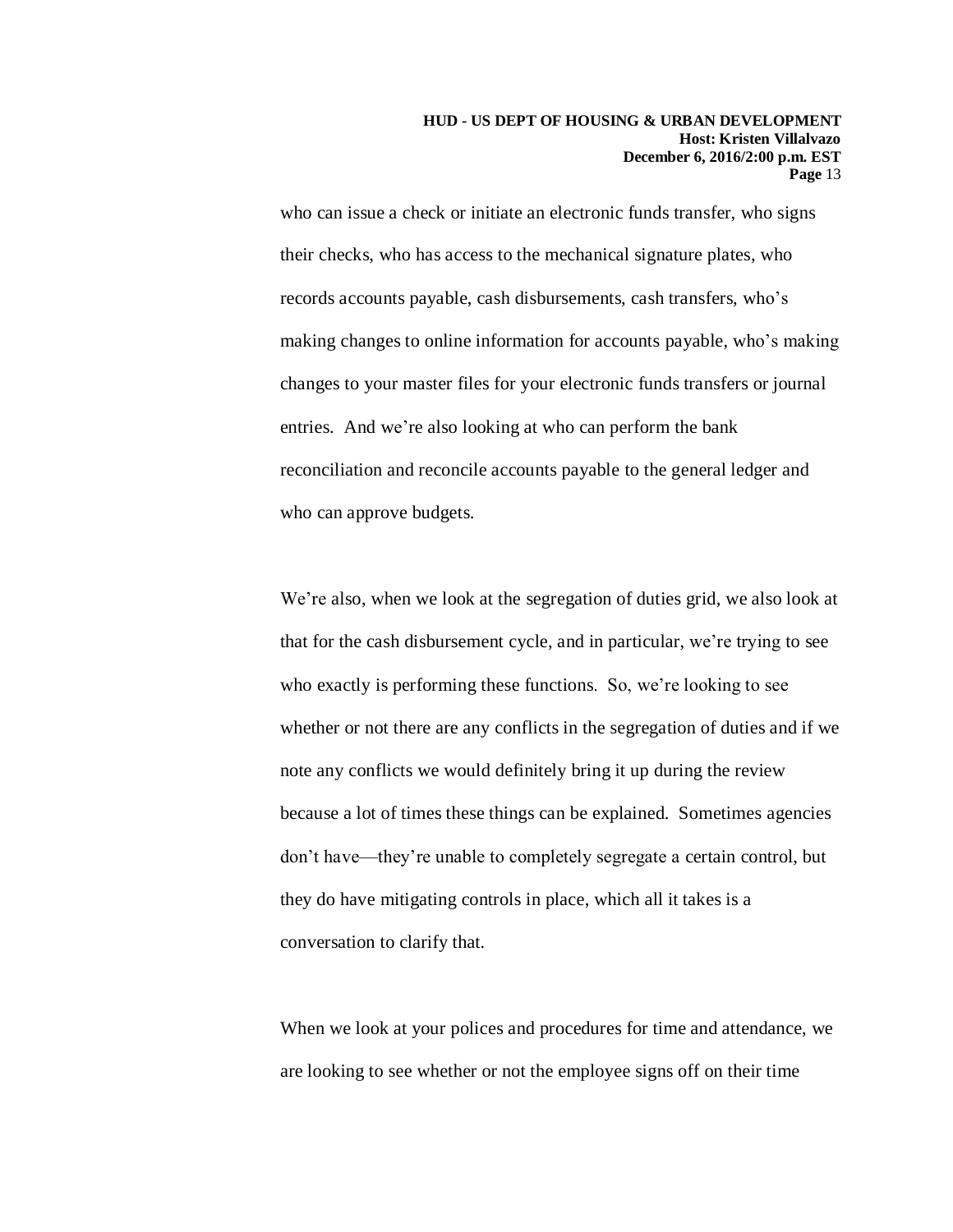sheets, that their supervisor also sign off on their time sheets. How do we make sure that it's based on an after the fact determination of hours worked? Are we just documenting based on budgeted hours, or are we recording actual hours performed? Does each individual prepare their own time sheet? Are there any penalties for falsifying or altering one's time sheet? How do agencies verify that hours worked are accurate? What are the procedures in place for correcting time sheets that were already submitted and processed, and [indiscernible] and processed, but we realized we charged the wrong charge code or something like that, what's the procedure for correcting that?

Also, what are your procedures for approving time sheets at your agency? And as far as personnel activity reporting, if you don't have an actual personnel activity report, what is your process for making sure that services provided under the housing counseling grant program, they're actually accurate, allowable, and accurately allocated to the housing counseling program? How does your agency make sure that the reporting of those activities is done properly?

When we look at your policies and procedures for sub-grantee monitoring, we're doing policy and procedure testing. So, whatever your process is, if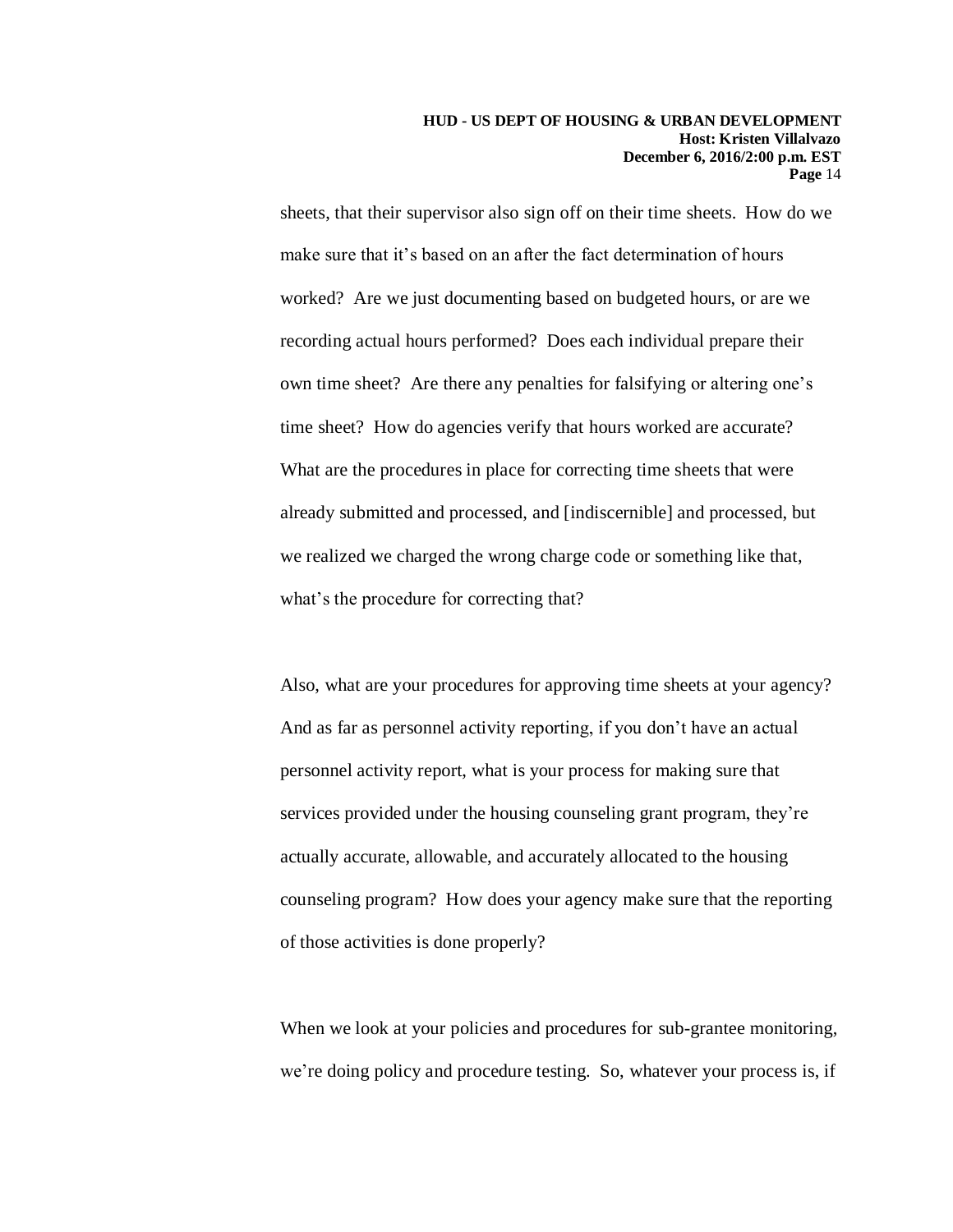you do risk assessments of your grantees, we're going to take a look at those risk assessments. We also perform audits on sub-grantee files to make sure that all the documentation that should be included in the subgrantee's package, for example, the award letter, the risk assessment, whatever you guys have in place for awarding that grantee, if it's a certain metrics or score or something like that, is that included in their file, things like that. We would take a look at that.

We also interview some of your sub-grantees to determine your interaction. How has that been for the past fiscal year with the grantee? Have you communicated all the requirements that HUD requires that you pass on to your sub-grantees? Have that passed on? We would also find out about payments, how timely those have been, what your involvement is as far as providing technical assistance or training to the sub-grantees, what types of supporting documents do you obtain from your sub-grantees in your verification process or your monitoring process and what are your monitoring procedures that you have documented in your policy. Have you implemented those procedures that you have documented?

We would also submit confirmation letters to your sub-grantees to confirm the amount of the sub-award. So, if you reported to HUD that we had ten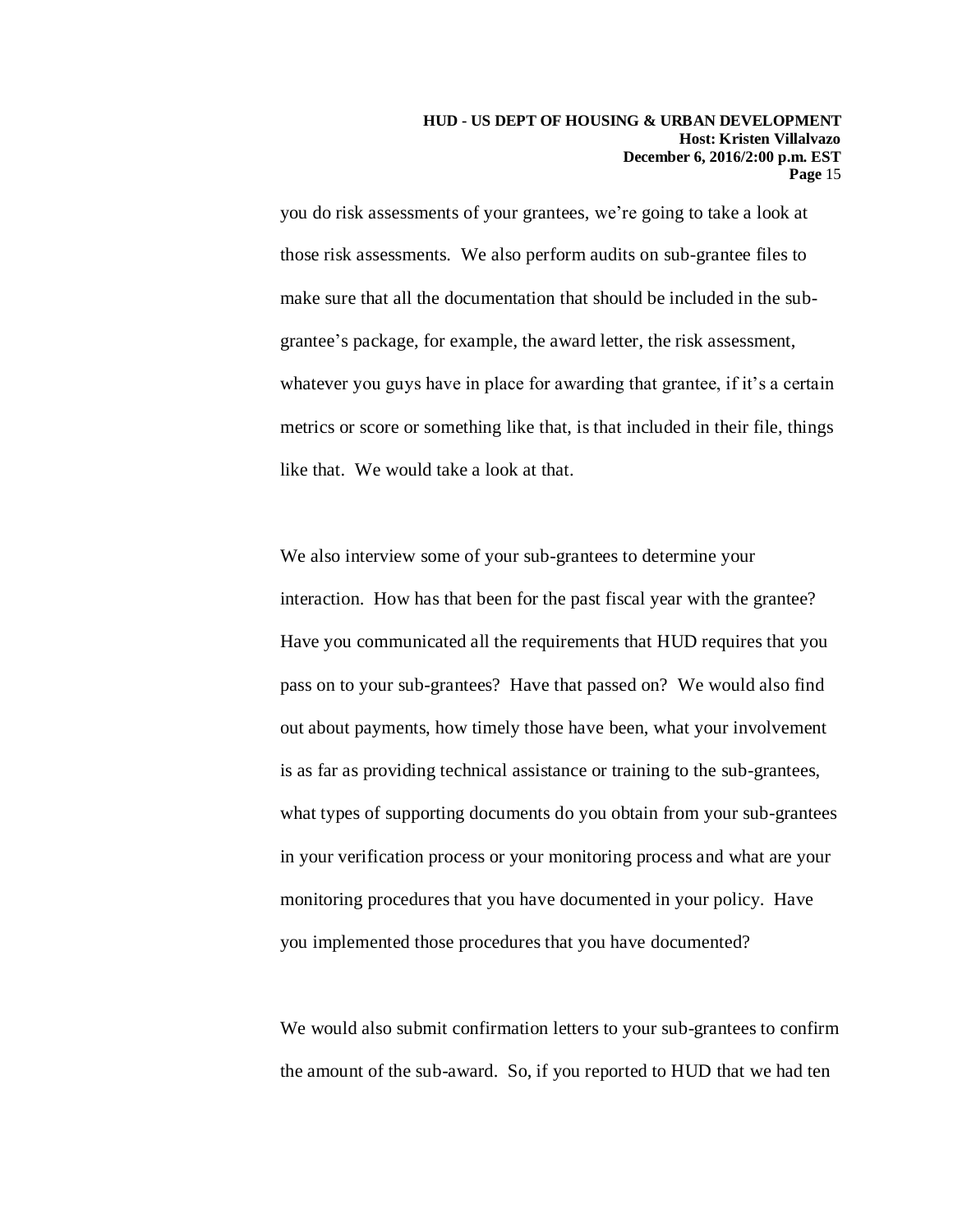grantees and all of them were awarded \$10,000, then we would be submitting confirmation letters to your sub-grantees to determine the amount and dates of those payments that you made to the sub-grantees. We would reconcile that back to the information that you reported to HUD.

In your procurement process, when we look at your policies and procedures, we are looking to see what are your procurement strategies and admin requirements. What are the authorization levels to initiate or execute purchases? What are the contract and vendor requirements that you have documented? What is the process for receiving and verifying goods or services, and what is the payment and approval process as they relate to procurement of goods and services?

About three to five days before the site visits, again we would send you a list of sample transactions, and we would also identify specifically the types of supporting documents that we need for each transaction. So, if you're a straight pass-through entity where all of the funds that you receive from HUD, 100% of that is then distributed to your sub-grantees, then a lot of the sample selections would be related to documents that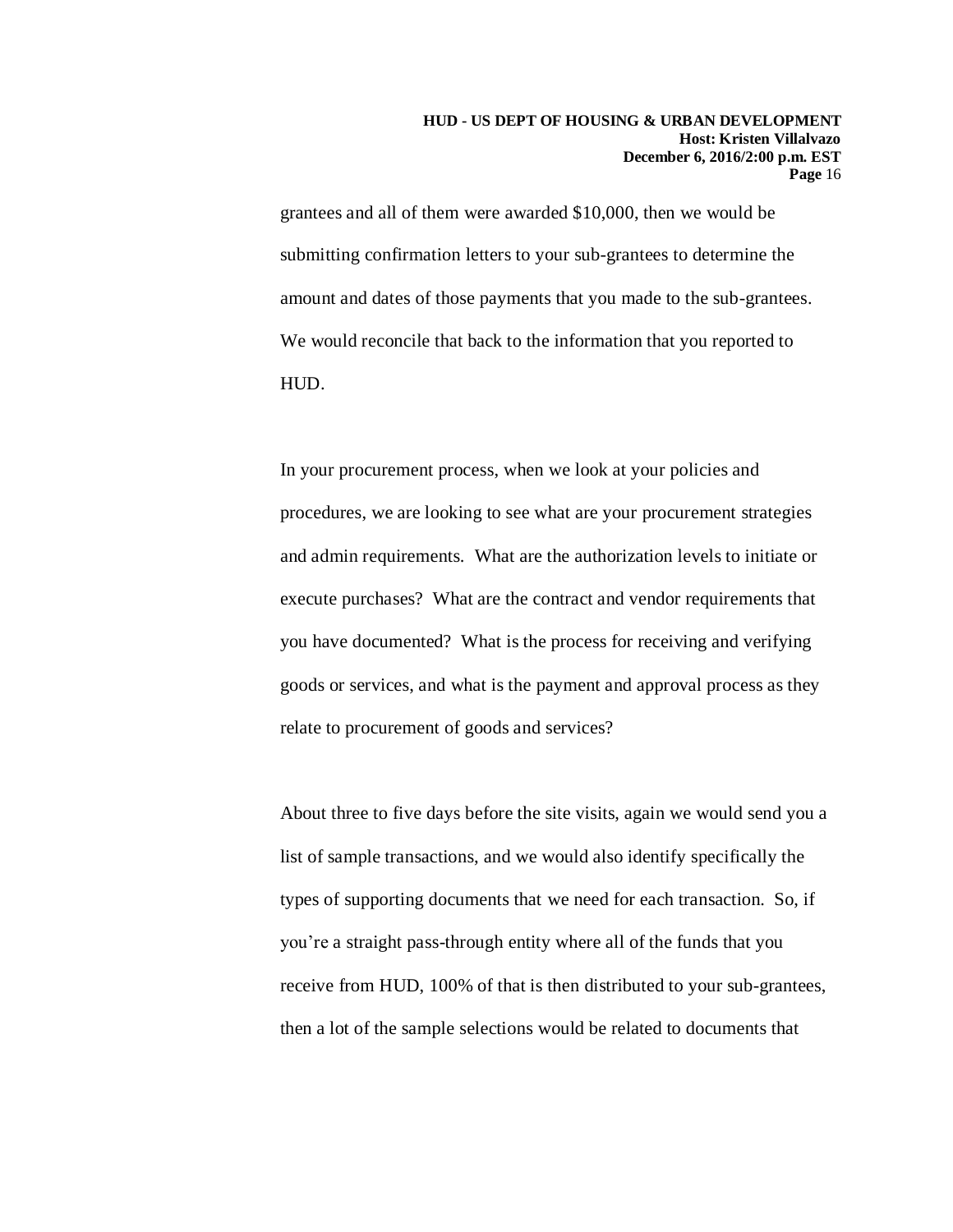you've obtained from your sub-grantees to support the expenses that they have incurred.

If you, yourself, have some administrative costs, we would also be looking at that as well. So, for example, if you budgeted for, you're approved for, and you received and submitted for reimbursement some supplies we would be looking at, for example, your purchase orders, the invoice, and proof of payment for those supplies that you submitted for reimbursement.

Again, if you need clarification on any of those sample selections, please communicate that to us as soon as you can so that will help the process move along a little bit more quickly and easier. And we'd also let you know which individuals we would like to interview while we're onsite, just to make sure that they would be available on that date and the times that they would be available so we can manage our time better.

Okay, onsite visits, phase two—were there any questions? I'll pause a moment for questions.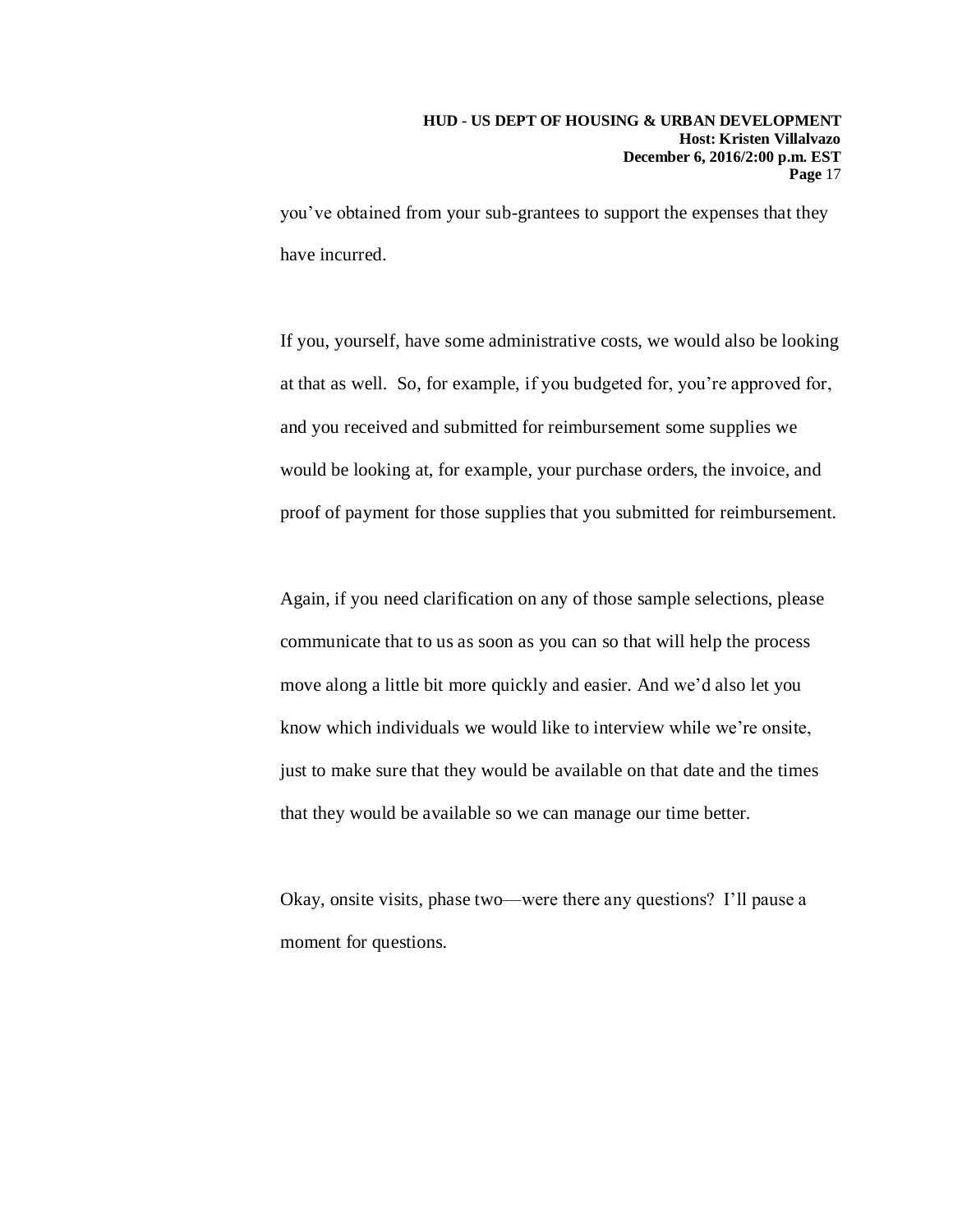| Moderator | [Operator instructions]. An operator will assist in gathering your name   |
|-----------|---------------------------------------------------------------------------|
|           | and provide you with further instructions. [Operator instructions]. We do |
|           | have a question coming in. It will be just a moment please.               |
|           |                                                                           |
| Petergay  | Okay.                                                                     |
|           |                                                                           |
| Moderator | We go to the line of Latisha Carlisle.                                    |
|           |                                                                           |
| Latisha   | Yes, thank you so very much and we really appreciate this technical       |
|           | assistance webinar. This is very helpful. My question is around           |
|           | identifying who you'll be interviewing. We're actually going through the  |
|           | TA review now. And so will you be identifying those members from the      |
|           | roles and responsibilities sheet?                                         |
|           |                                                                           |
| Petergay  | You're having technical assistance being provided to you right now?       |
|           |                                                                           |
| Latisha   | We do. We're right in the middle of it.                                   |
|           |                                                                           |
| Petergay  | Okay. I think that may be separate from the financial and administrative  |
|           | review. So, for the financial and administrative review, we usually speak |
|           | to one person from the program department and one person from the         |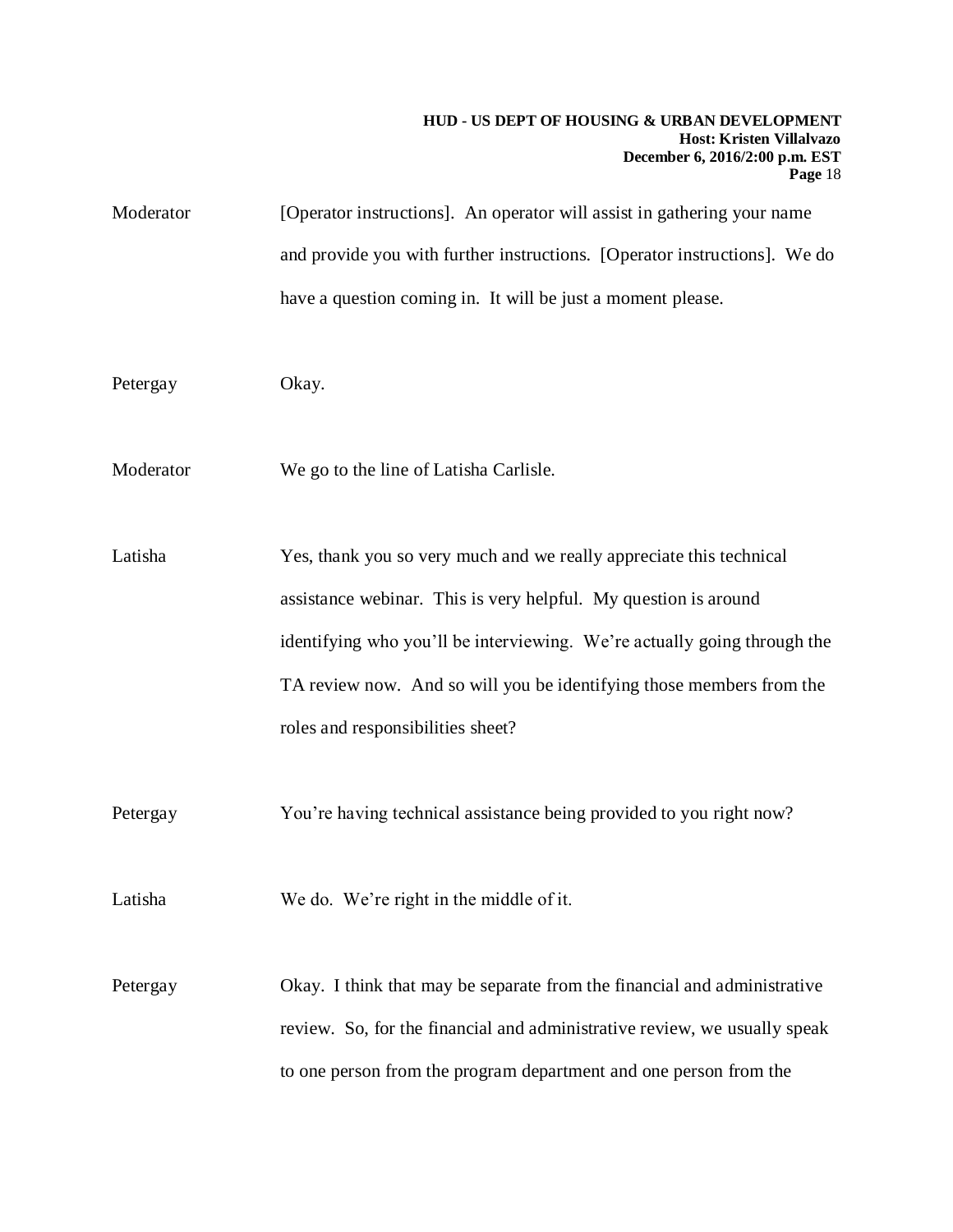#### **HUD - US DEPT OF HOUSING & URBAN DEVELOPMENT Host: Kristen Villalvazo December 6, 2016/2:00 p.m. EST Page** 19

accounting department, someone who is very knowledgeable of the process. So, we probably wouldn't interview an entry level person unless that is the only person who runs the entire program.

Latisha Got it.

Petergay Right. And then if there needs to be additional people involved, we allow for that as well. That's fine.

Latisha Okay, perfect. And in our notice we mentioned that the onsite—well we read that the onsite was two to three days, and I heard you mention it will only be one. Is that correct?

Petergay Yes. So, we're physically there for one day typically unless we really need to be there longer than that. But for the past few years that we've been doing it, we have not needed to do so. But we've cut that back, one full business day, and that's usually enough, because we try to do a lot of the work in the planning phase, and then we do allow for time on the back end if necessary to wrap up, about two weeks later to wrap it up.

Latisha Great. Thank you so much.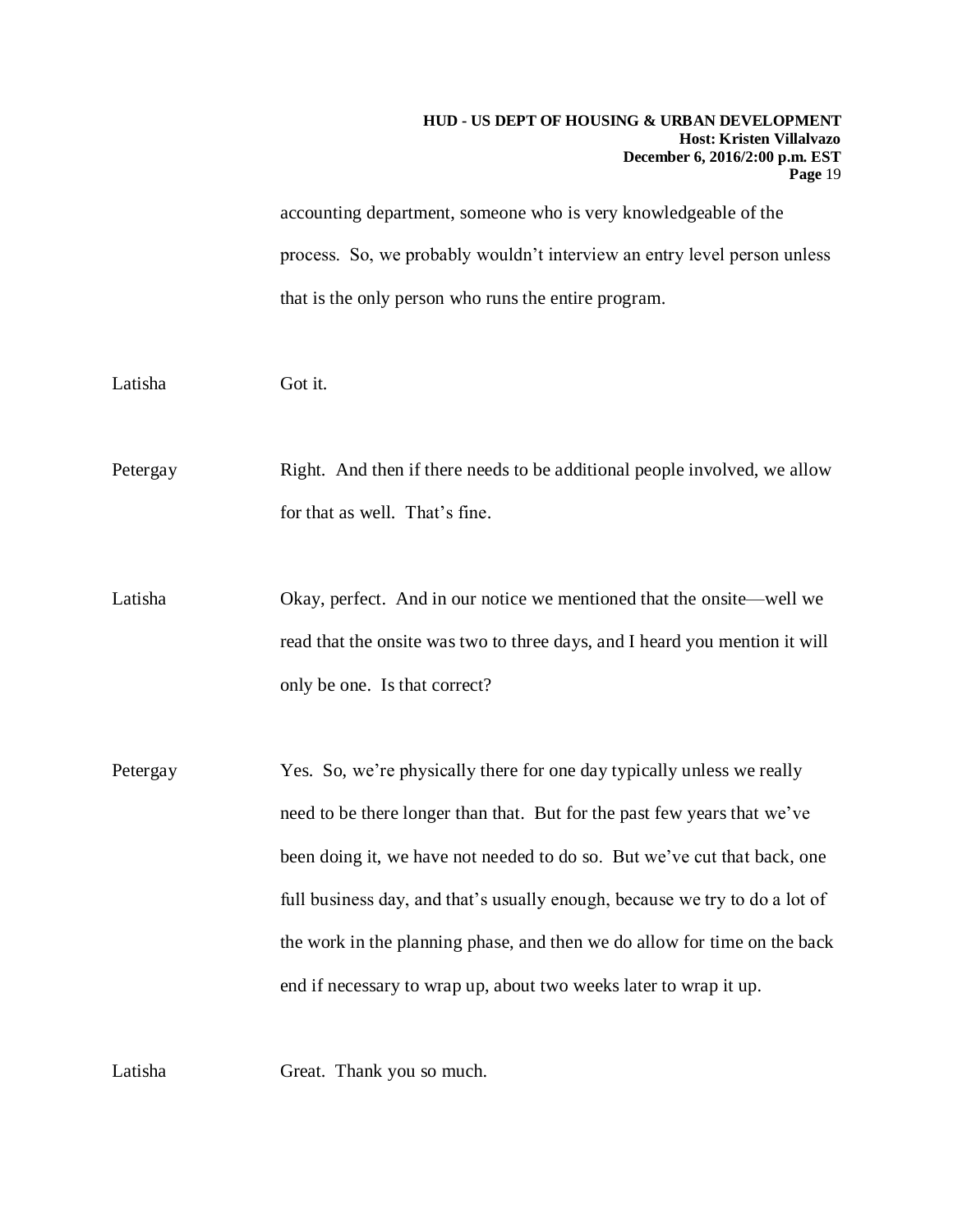| Petergay  | You're welcome.                                                             |
|-----------|-----------------------------------------------------------------------------|
| Moderator | Thank you. I'm seeing no additional questions at this time.                 |
| Petergay  | Okay. Well, we will go forward to phase two, which is the site visit.       |
|           | Okay, so, once we've determined the site visit date, and we come onsite,    |
|           | the first thing we do is we conduct an entrance conference. Usually         |
|           | someone from HUD, so that's either your HUD POC or the HUD GTM,             |
|           | also is present on the call. There would be your auditor obviously who's    |
|           | onsite, and whoever you choose to represent the agency, would also be       |
|           | involved in the entrance conference meeting. We talk about—and we'll        |
|           | go over the agenda, too, in a few minutes.                                  |
|           |                                                                             |
|           | We'll talk about again a brief synopsis of what the review process will     |
|           | entail. If we have any preliminary observations based on the documents      |
|           | that you had already submitted to us, then we would discuss that.           |
|           | Anything else that we needed to clarify, prior to getting the date started, |
|           | we discuss that at the entrance conference.                                 |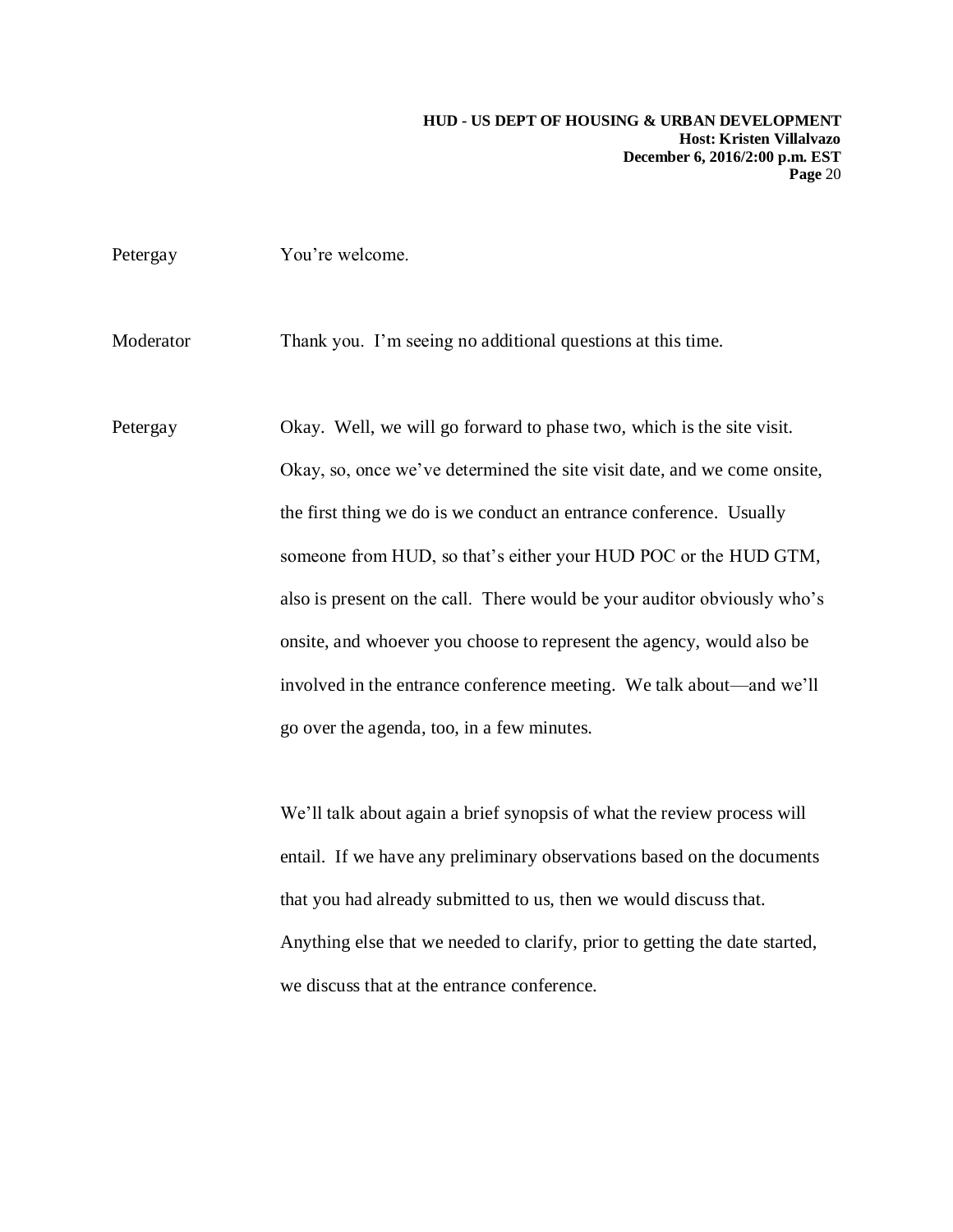Also we prepare the sub-grantee confirmation list for signature, and that's prior to mailing them out to the sub-grantees. We would set up to interview the key personnel at your agency, again, that would be one person from the program department, and one person from the accounting department. We would then proceed to start testing, because at this point we would receive the supporting documents for the sample selections that we have received from you. So we proceed to do the substantive testing, and test those controls while we're there onsite.

And as soon as we come into a potential finding or potential observation, as soon as we identify that, we try to have a conversation with the person involved in that process so that we can clarify if it's something that can be explained, or if it's something that we just need additional documentation for, we'll get that from you. Then we set up towards the end of the day to provide you with a list of open items. If they are open items at the end of the day, and we weren't able to complete most of our testing then we would give you ten days within which to provide the additional support.

If there are findings we would possibly conduct an exit conference with those open items there. So you would know that we've had the exit conference, but there are certain things that are still open for resolution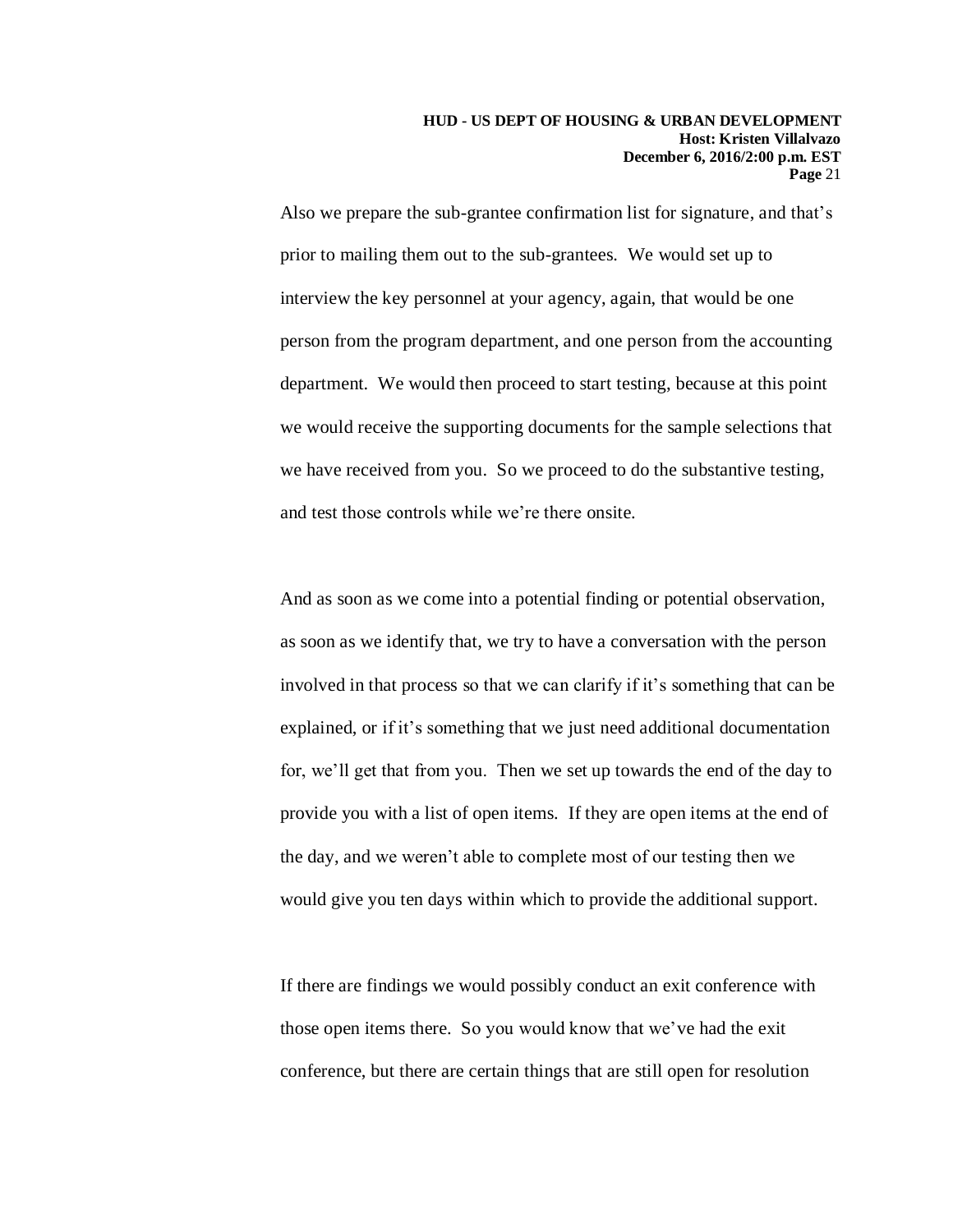that could potentially result in a finding. Or we may delay the exit conference for a later date after we've completely completed all our testing procedures, and then we have the exit conference then. Also, depending, we could also go ahead if general findings were completely done at that time then we would go ahead and complete the exit conference and move on to the reporting phase.

So the entrance conference agenda, usually we have the introductions, we talk about the scope of work. It's a brief synopsis of what we will be doing as far as the financial and administrative review, the key areas that we're going to be looking at, for example, cash receipts and disbursement, the quarterly financial reports, if you have program income, if you had leverage funds. Also if you had any indirect costs and charge that to the grant, we take a look at that as well. We would talk about the timing of work. At that point we would have a better idea of how much longer it would take for us to complete the review based on your responsiveness and based on the documents that we have already received from you at that point.

We'd also get into the reporting phase and how we communicate findings and any other matters that are open for discussion at that point.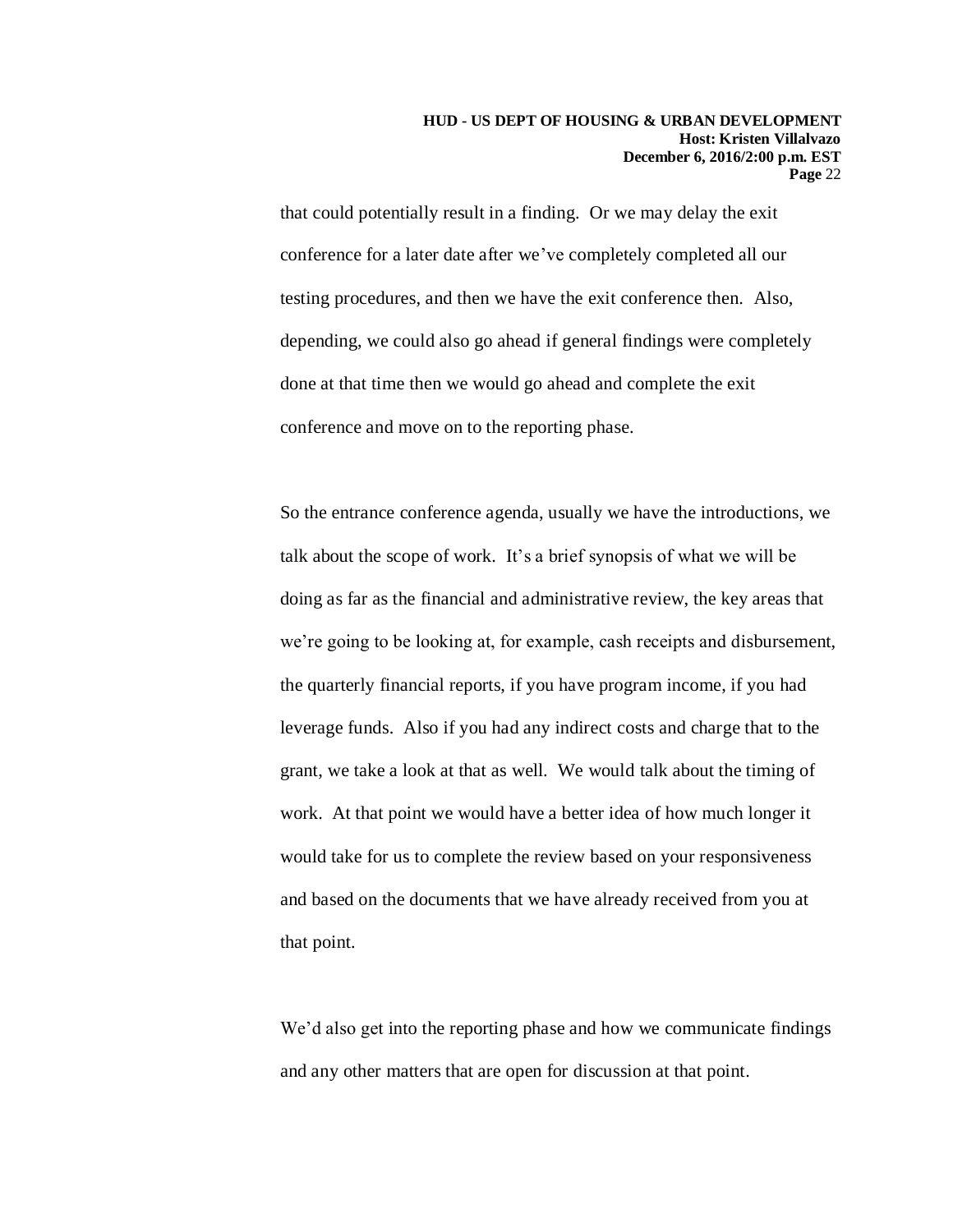**HUD - US DEPT OF HOUSING & URBAN DEVELOPMENT Host: Kristen Villalvazo December 6, 2016/2:00 p.m. EST Page** 23

While onsite we also review the flow charts, policies and procedures, and organizational structure and workflow structure that you submitted to us. If we have questions we would pose those questions to you. We would review the individual roles and responsibilities while observing those roles and responsibilities while onsite. We would interview individuals to confirm the narrative of the roles that's been documented in the roles and responsibilities write up that you submitted to us.

When we interview the personnel from the accounting or the program department, these are the typical questions that we do ask. What are your roles and responsibilities as they relate to compliance and oversight of the housing counseling program? Do you understand your agency's code of conduct? Did you receive training on your agency's compliance policies and procedures as they relate to compliance and oversight of funding from HUD?

What are the compliance and/or ethics related challenges that you face in your current role? Who would you report your concerns or issues or potential violations of laws if you wanted to do so confidentially? Have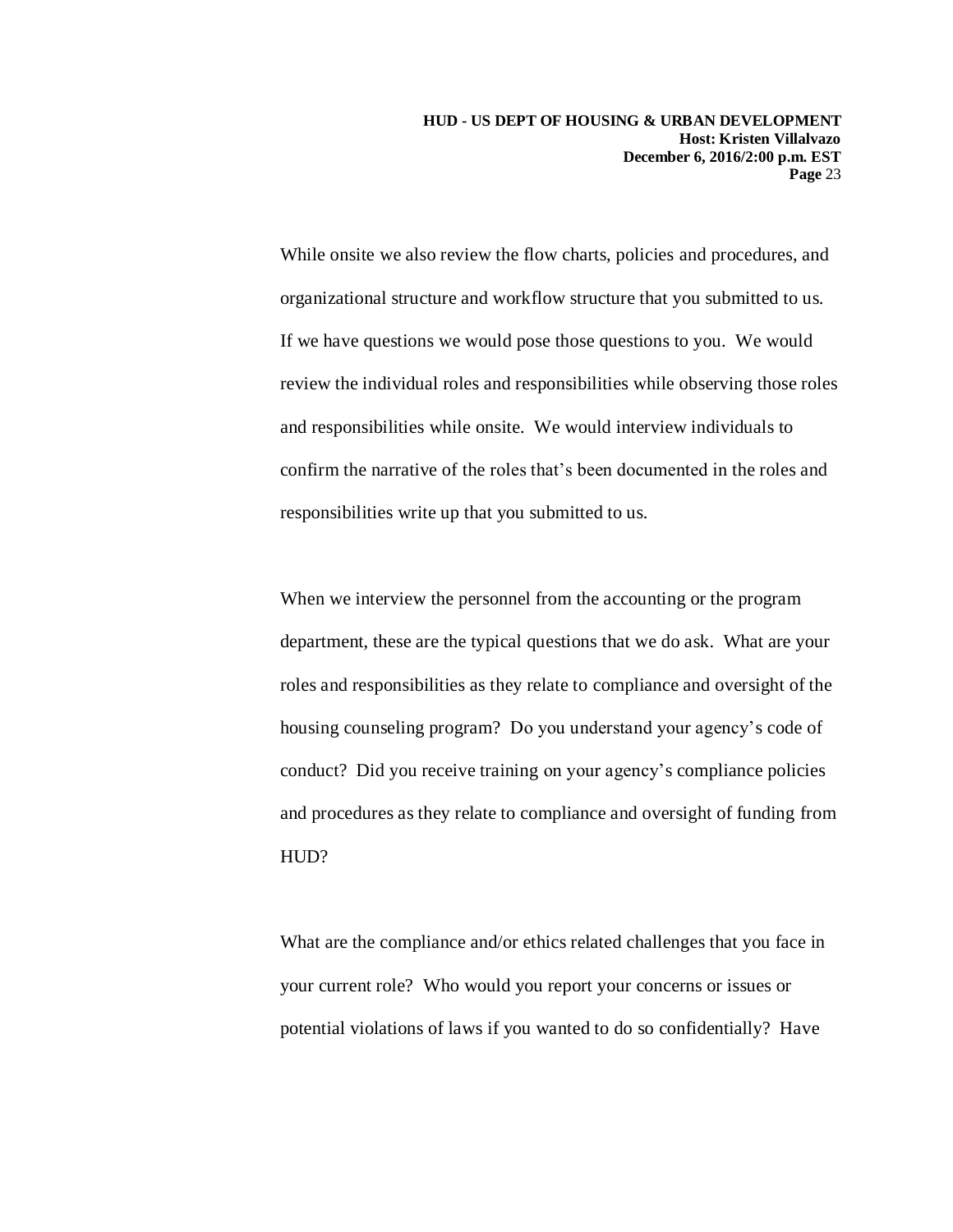you had a refresher trainer on the company's code of conduct, the compliance and ethics policies, and things of that nature?

While onsite, we would also verify the status of sub-grantee confirmation. So, if we had sent out any confirmations that we haven't received a response to or if there were any discrepancies or anything like that, then we would discuss those with you guys, because sometimes what we've noticed is a lot of times intermediaries, they would send an email to their subs and let them know you guys need to look out for an email from Booth Management Consulting. They're going to be performing a confirmation process. So look out for it, please respond timely. Sometimes, agency sub-grantees may over look that. So, the parent agency would then do a follow up at that time.

For the cash receipts process, we're verifying again who's opening the bank statements and preparing and reviewing the billing documents, who's receiving the payments, who's reconciling posts, and the general ledger, and who's approving the credit memoir write off and we select a sample of cash receipts transactions for testing.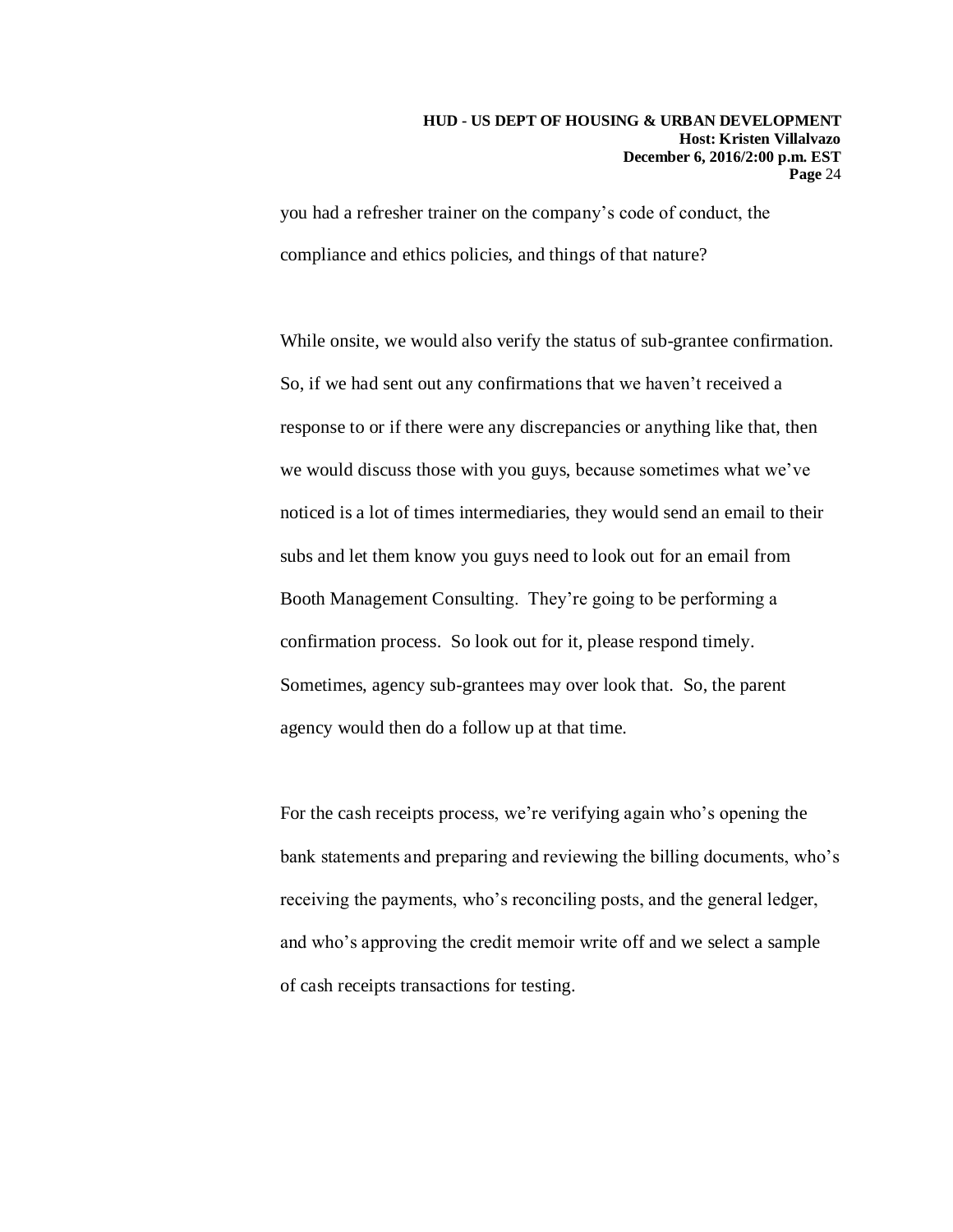We're looking for the invoice date and time, the payment receipt date, when it was posted to the ledger. Was it included in the bank reconciliation and was it properly reported on the HUD report? And of course, this would be from cash receipts from HUD under the housing counseling grant program.

For your cash disbursement, again, this would be specific to your housing counseling grant program. We would select a sample of ten to twenty cash disbursement transactions and that will depend on how many transactions you have. And again, it would be specific to the fiscal years that we're looking at and that is FY13 and FY14.

So, for each of the cash disbursements, we typically look for the purchase order, the invoice that's [audio disruption] the disbursement, documentation of approval, whether or not you have the proof in the general ledger accounting, and whether or not there's a cancelled check or a bank statement that verifiers the payment was actually made.

When we look at your accounting system, we will be performing a reconciliation of your general ledger to your financial statements and your federal financial reports for the period. If you had a management letter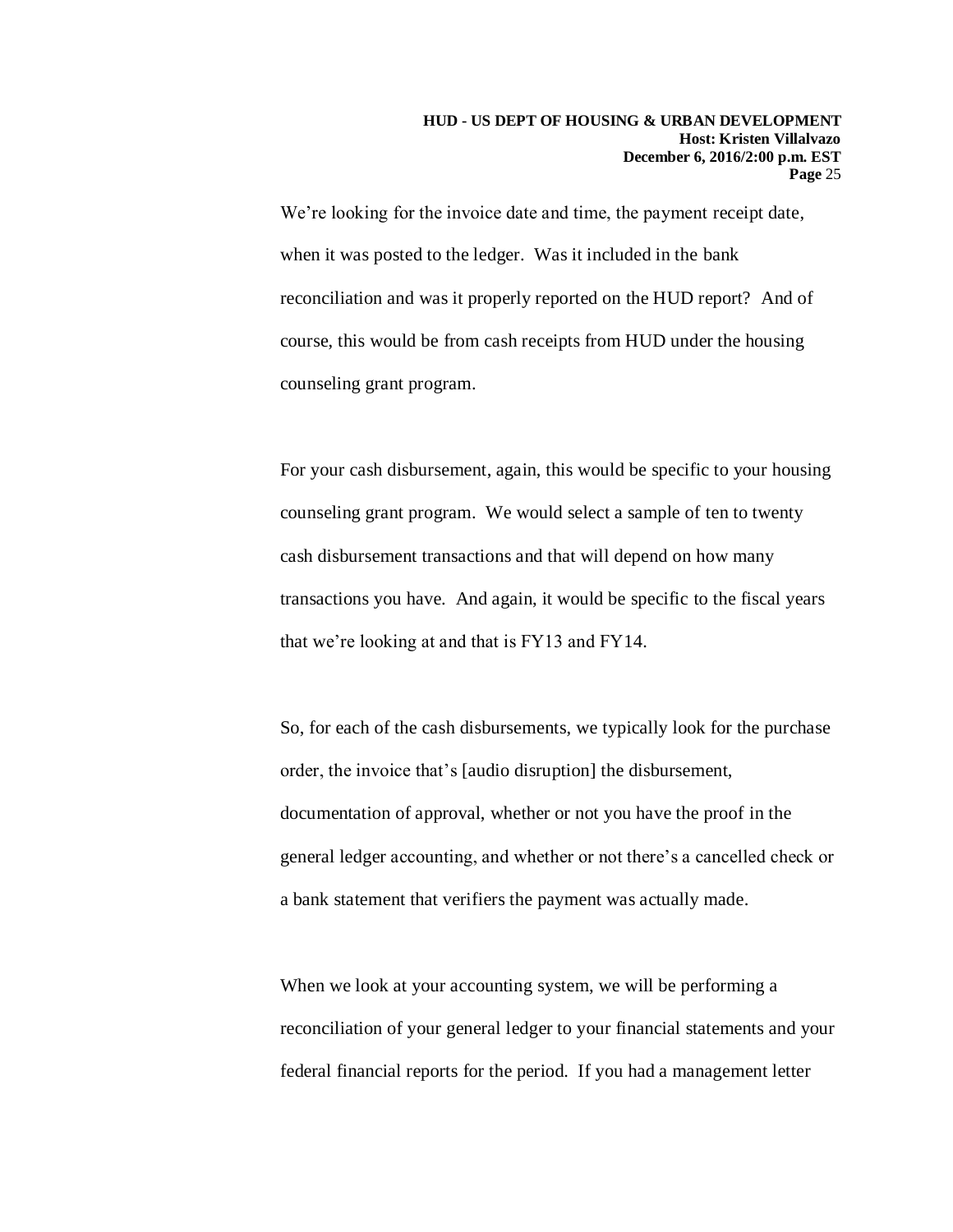and findings were identified there, then we'll be looking to see whether or not those were resolved. If they were, were they resolved timely or if you have a corrective action plan that's been drafted or approved, but not in place as yet, just something to address any of the findings that were noted in your management letter.

We will test and reconcile one of your reports filed. So, that could be your federal financial report to make sure that that was accurate, and we would do a walkthrough of your accounting system to determine how costs are charged to the grant. We want to make sure that you're accounting for the housing counseling program properly as required by the uniform grant guidance.

When we do the time and attendance testing, we select a sample of employees to test to see whether or not documentation exists to support their attendance and to see whether or not also the time allocated to the housing counseling program is—whatever documentation you use is in compliance with the uniform grant guidance. Now the number of employees that we sample of course that's going to depend on your agency size and however many housing counselors you have who may have charged their time to the housing counseling grant.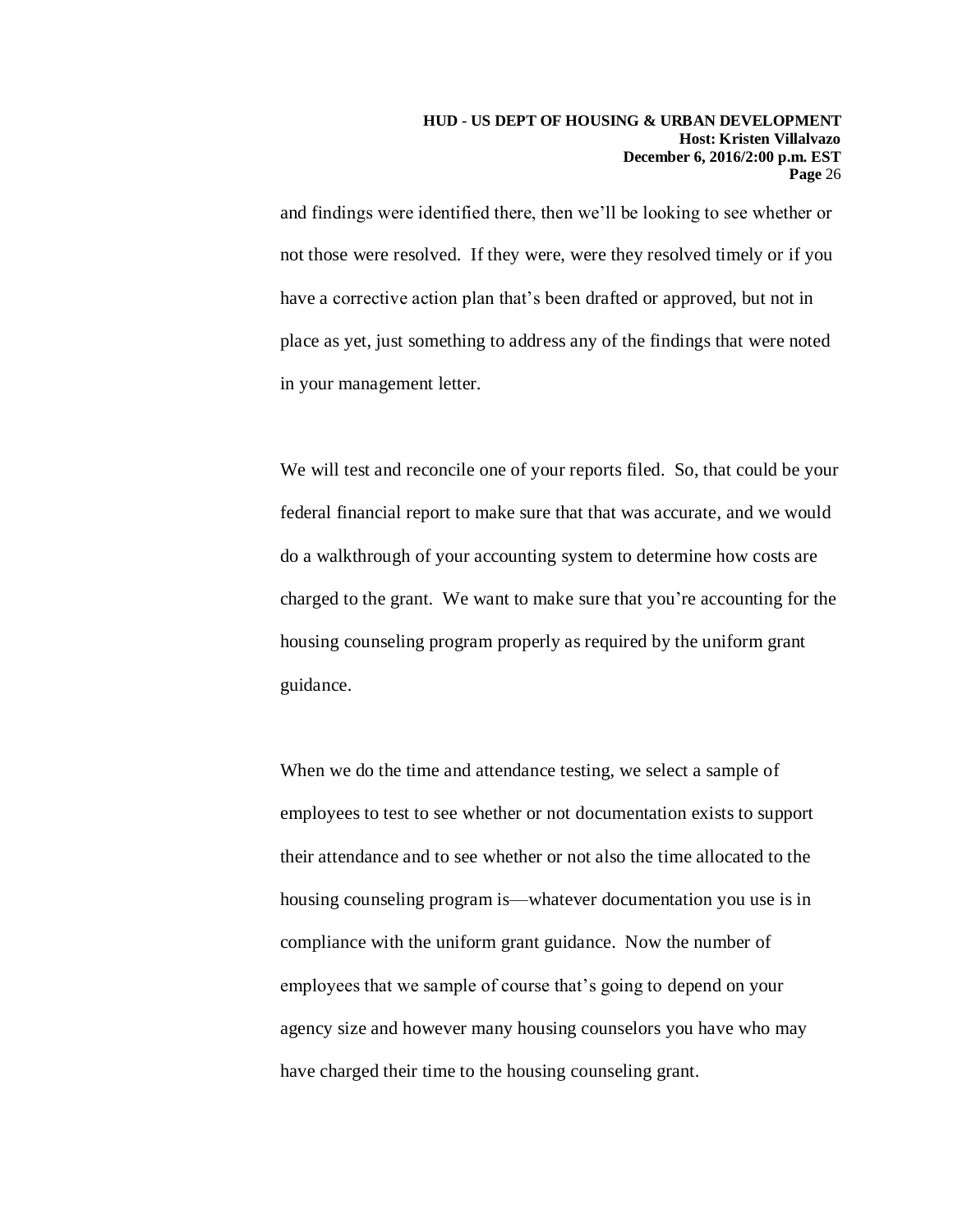Typical supporting documentation would include the time sheets, if they took leave within that time, their leave authorization documents, payroll registers and personnel activity report or its equivalent. Something that shows, okay, we charge 50 hours to the housing counseling grant during this quarter, this is how we document that we actually provided services that are billable to HUD. Whatever your process is, we would take a look at that and verify that those services were provided.

We'd also look at your quarterly financial reports that you submitted to HUD and we're looking to make sure that they were submitted timely. And all of the elements that are required by HUD, we want to make sure that those are captured in your quarterly reports. So, we always encourage agencies or grantees to each year, once you get a HUD award you want to take a look at the reporting requirements of that award and that's in Article 11 of your grant agreement.

It will specify for you that you paid for each of your reports and it will tell you, I mean, it gives you a description of exactly what is required for you, what do you need to report to HUD each quarter. And if you take a look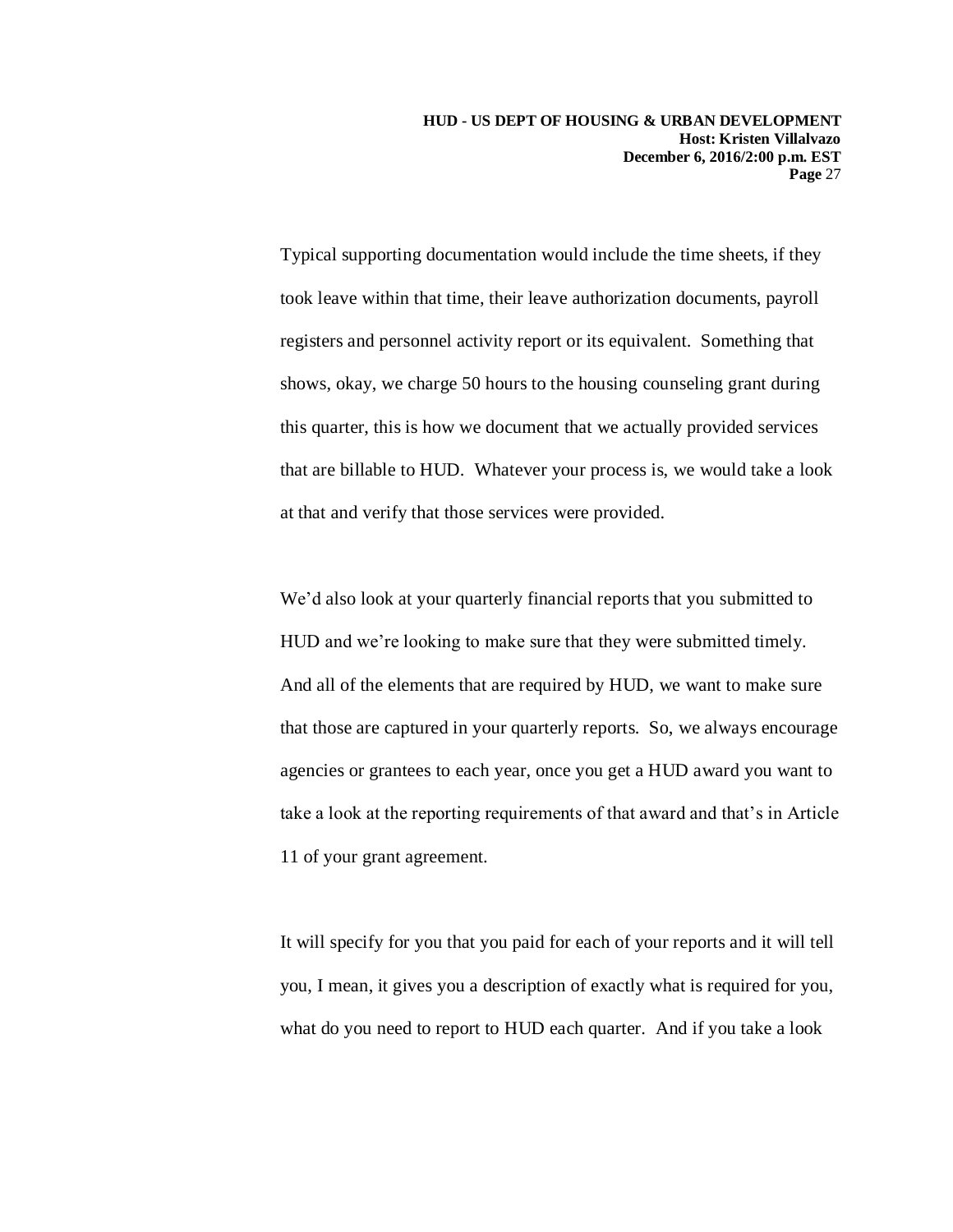at that each time you get a HUD award, usually you should be fine when it comes around time for a financial and administrative review.

We would also be doing a reconciliation of the report submission dates for HUD as well as per your documents to make sure that they match up. With the cash management testing, if any funds are received in advance of your expenditures, then we're going to be tracing those to the general ledger and discuss any weaknesses, if there are any weaknesses in your cash management policies and procedures. We would collect two transactions there to perform a test of controls.

If you had a federal negotiated indirect cost rate agreement, we would review that agreement. We want to make sure that the time frame specified in the NICRA, it coincides with the grant award period if that's what you use during your grant award period. We also want to look at your base cost per your NICRA and the rate that was applicable during the time of your NICRA.

And then we will review the cost charge compared to your approved schedule and make a sample of five transactions to check those for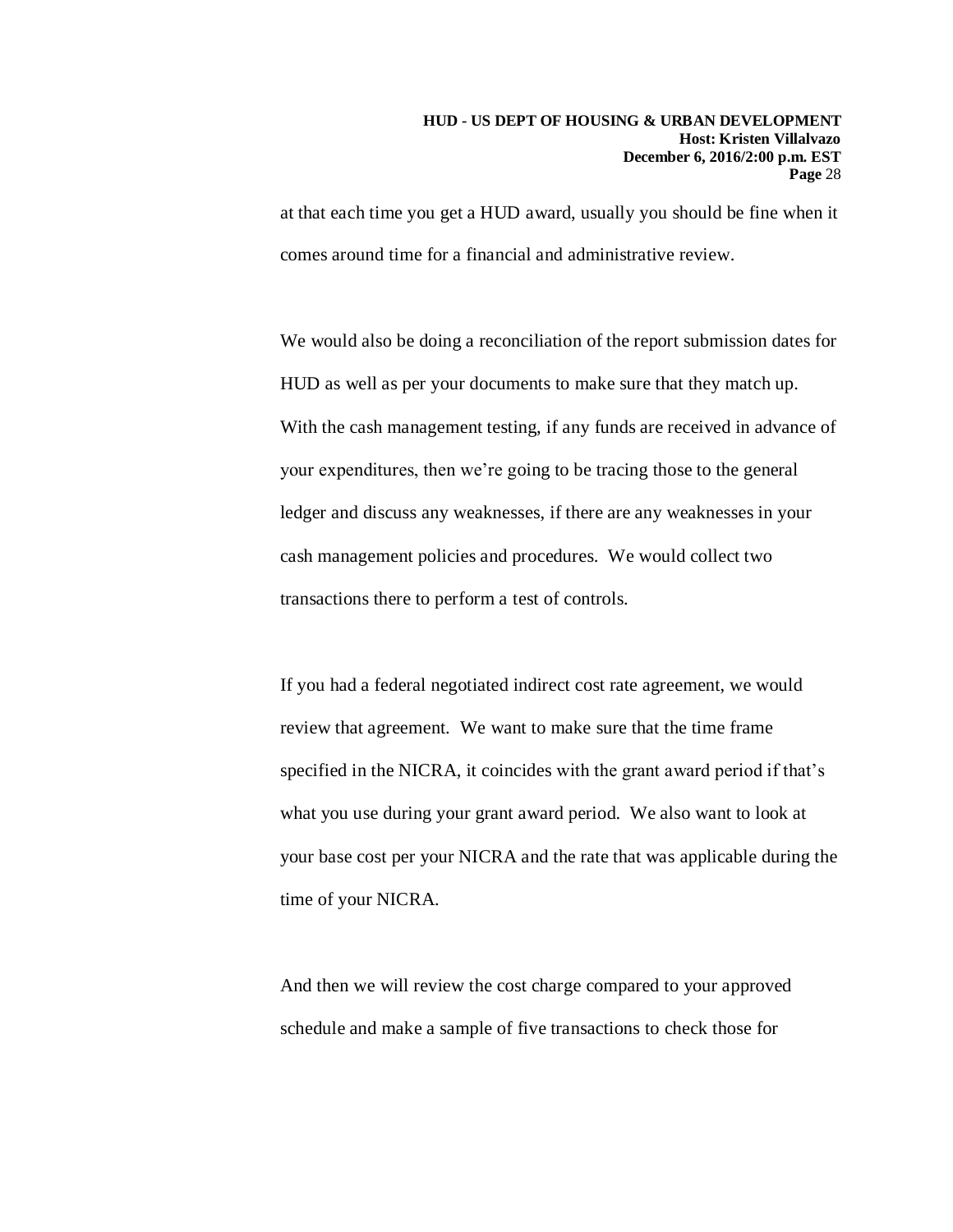allowability, allocability, and reasonableness. We also make sure that they receive the correct treatment during the period.

For the procurement process, if you have contracts in excess of \$25,000, as they relate to the housing counseling grant program, during the period, then we're going to be looking at the basis for the award, the basis for the vendor selection, any vendor department certification, and any justification letters that you guys may have for lack of competition.

In our program income testing, we would first inquire if you charge any fees for services provided and what are your policies and procedures for testing and tracking those fees and making sure that program income is properly reported.

For your leverage funds, if during your grant application, you reported any leverage funds there, then we're going to be obtaining supporting documents to back up that claim. So, the first thing that we would do is to reconcile your leverage funds to your general ledger and then we'd also be taking a look at any agreements or any award letters that you received from donor. We look at your cash donation receipts, or any non-cash donations that you received and used as leverage, and how you document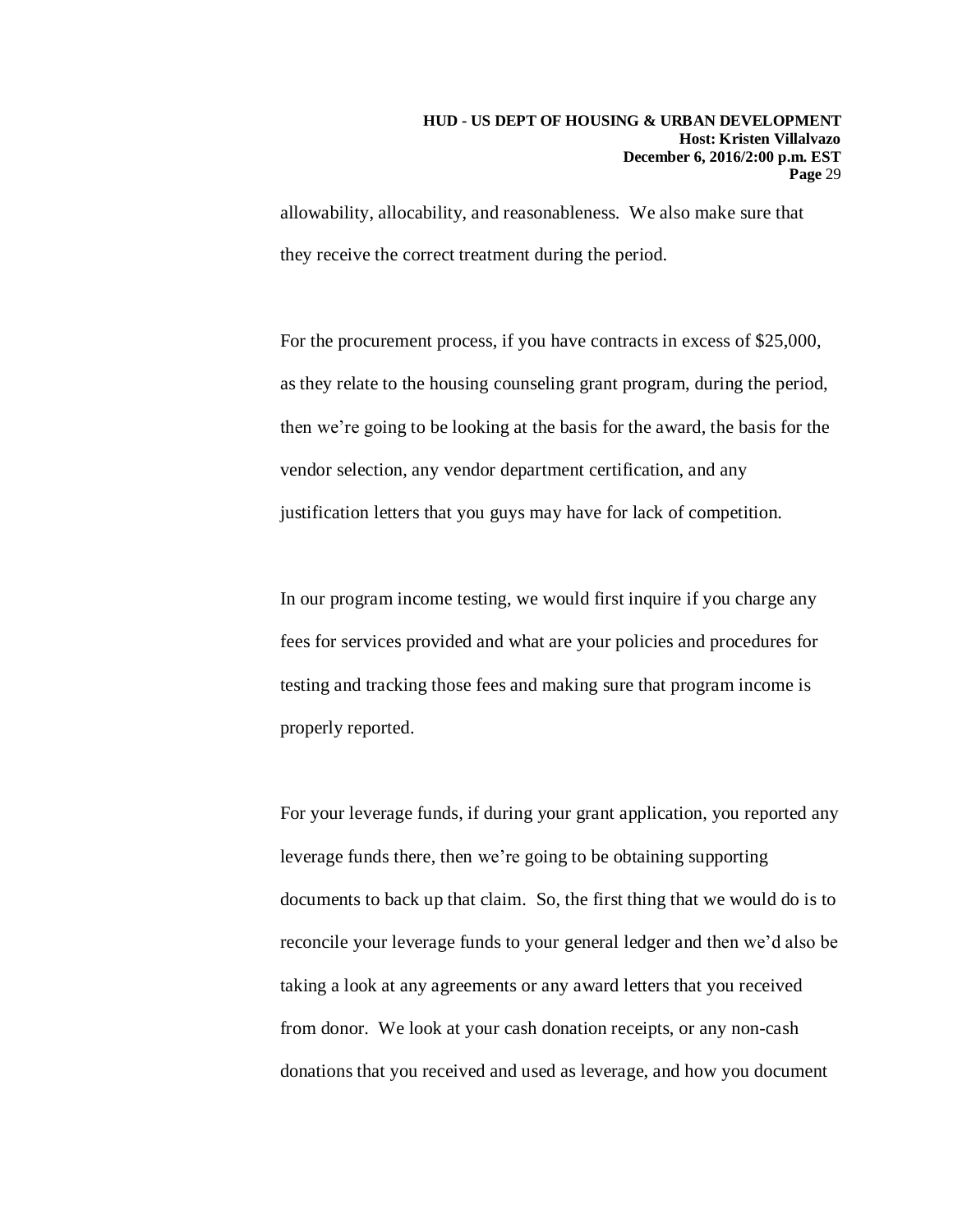for leverage funds. Also, if there are any leverage funds that were passed through to your subs, then we'd take a look at that, too, and see how that was documented.

We would also prefer reconciliations of amounts charged to the project versus what was approved. So, we would take a look at your budget, the approved budget that was agreed to by your agency and HUD, and we'll be looking at the actual costs incurred during the period. And if there are any deviations between the two, then we would follow up with you and find out whether or not an amended budget was submitted and approved by HUD prior to submission for reimbursement.

We would also be reconciling the listing of grant dollars provided by HUD and if there are any discrepancies, we would of course clarify that during our review.

In our exit conference, again, we would do the introductions, make sure that we document all of those who have attended, talk about the purpose of the exit conference, which is pretty much to summarize our results of the review. We'd review the objectives and scope of the review process and any potential findings and observations that we've noted.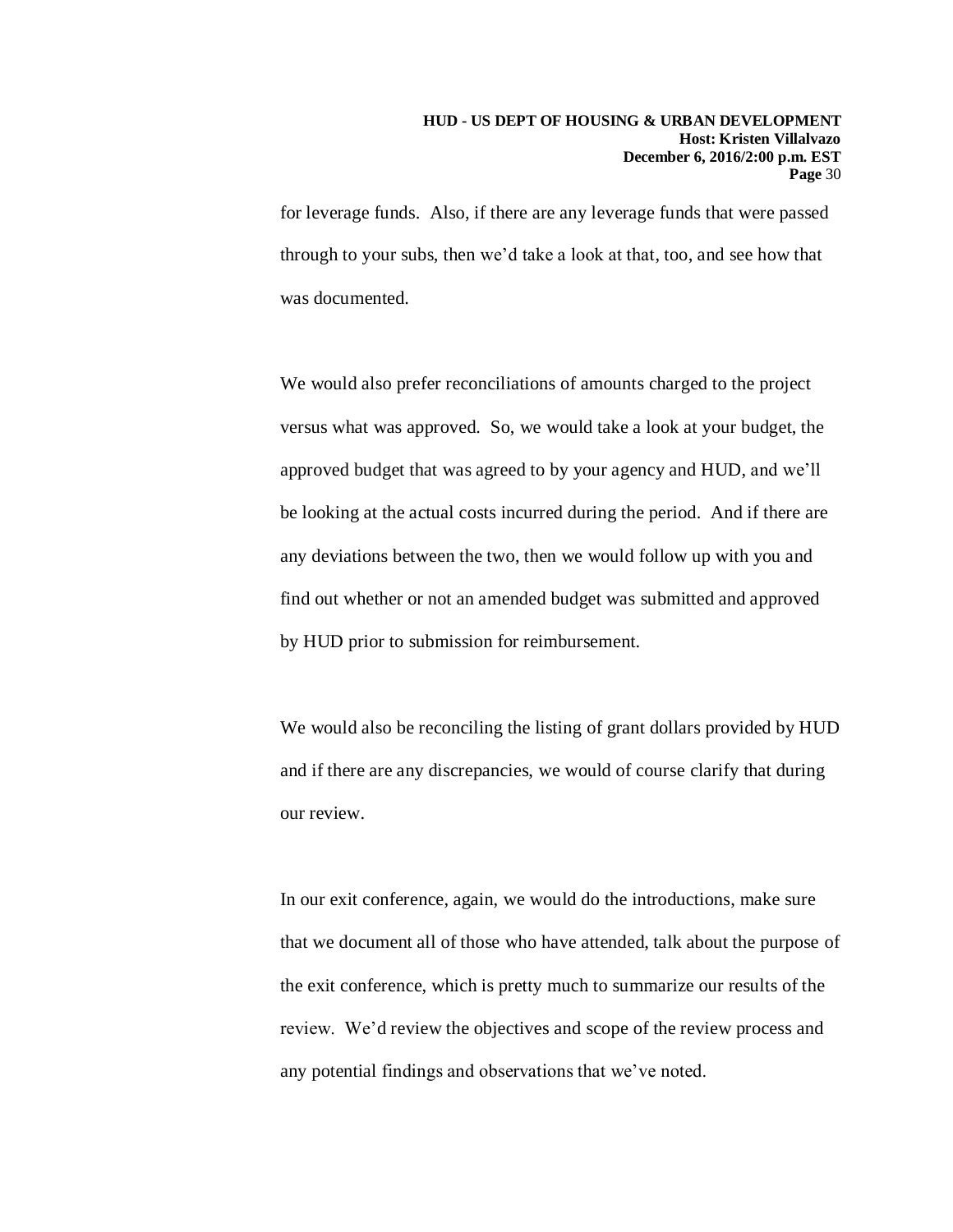**HUD - US DEPT OF HOUSING & URBAN DEVELOPMENT Host: Kristen Villalvazo December 6, 2016/2:00 p.m. EST Page** 31

So, if during the review process we had any potential findings or observations and we spoke to you about them, but they still remain open, then we'd talk about that at the exit conference and we'll give you some time to find a mitigating control or some mitigating factors that would resolve those potential findings. If there are any open items at the exit conference, we'd talk about that as well and give you a time frame within which you have to respond before we wrap up the review completely. Also, we'd talk about the audit resolution process and the closing out process which would be the reporting.

And we're on to phase three which is the reporting process. Were there any questions?

Moderator [Operator instructions]. We do have a question coming in. It'll be just one moment please. [Operator instructions]. We'll go the line of Michelle Runningwolf.

Michelle Yes. Do I speak now, or—

Petergay Yes.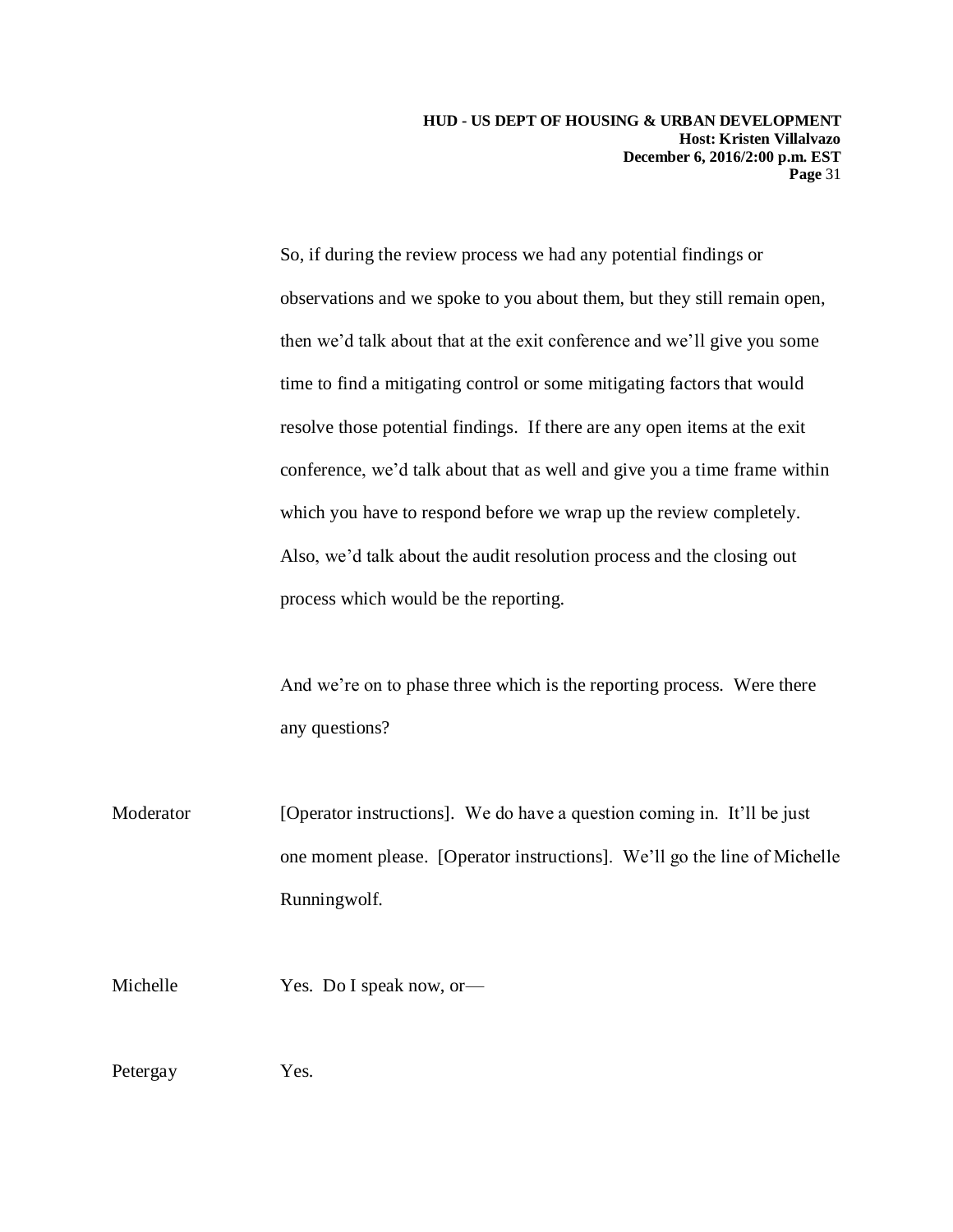### **HUD - US DEPT OF HOUSING & URBAN DEVELOPMENT Host: Kristen Villalvazo December 6, 2016/2:00 p.m. EST Page** 32

| Michelle  | I was calling to find out what kind of funding are you talking about from |
|-----------|---------------------------------------------------------------------------|
|           | HUD?                                                                      |
|           |                                                                           |
| Petergay  | Your Office of Housing Counseling award.                                  |
| Michelle  | Office of Housing Counseling award?                                       |
|           |                                                                           |
| Petergay  | Yes.                                                                      |
|           |                                                                           |
| Michelle  | Okay. All right, thank you.                                               |
| Petergay  | You're welcome.                                                           |
|           |                                                                           |
| Moderator | Thank you. We do have another question coming in. It'll be just one       |
|           | moment. [Operator instructions]. We'll go back to the line of Latisha     |
|           | Carlisle.                                                                 |
| Latisha   | I have a question around the periods under review for FY13, FY14 for the  |
|           | onsite. That's correct, right?                                            |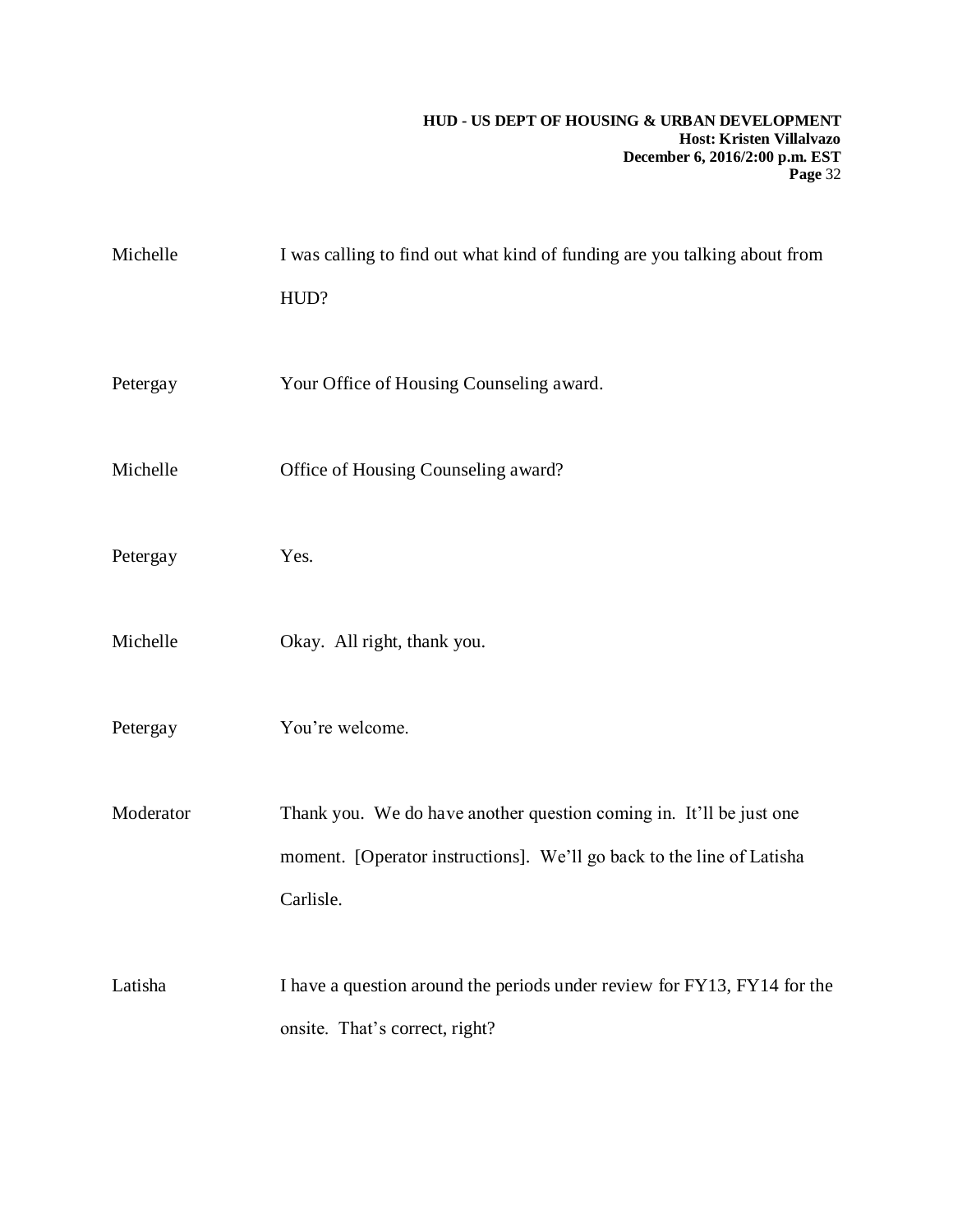Petergay Yes.

Latisha And will it be applicable to—and I may have something mixed up here. I understood the Omni to be implemented December 26, 2014. The procedures you're reviewing, are they to be in line with the new super circular proceedings, or just whatever procedures we already had in place?

Petergay Whatever was in place at that time. Well now it's called the uniform grant guidance. So, that wasn't applicable at the time. So, you wouldn't be held accountable for the new requirements.

Latisha Okay. Thank you.

Petergay You're welcome.

Moderator I believe we have another question here. Just one moment. [Operator instructions]. Okay, it'll be just one moment while the operator gathers the names. [Operator instructions]. We go to the line of Evelyn Sanchez.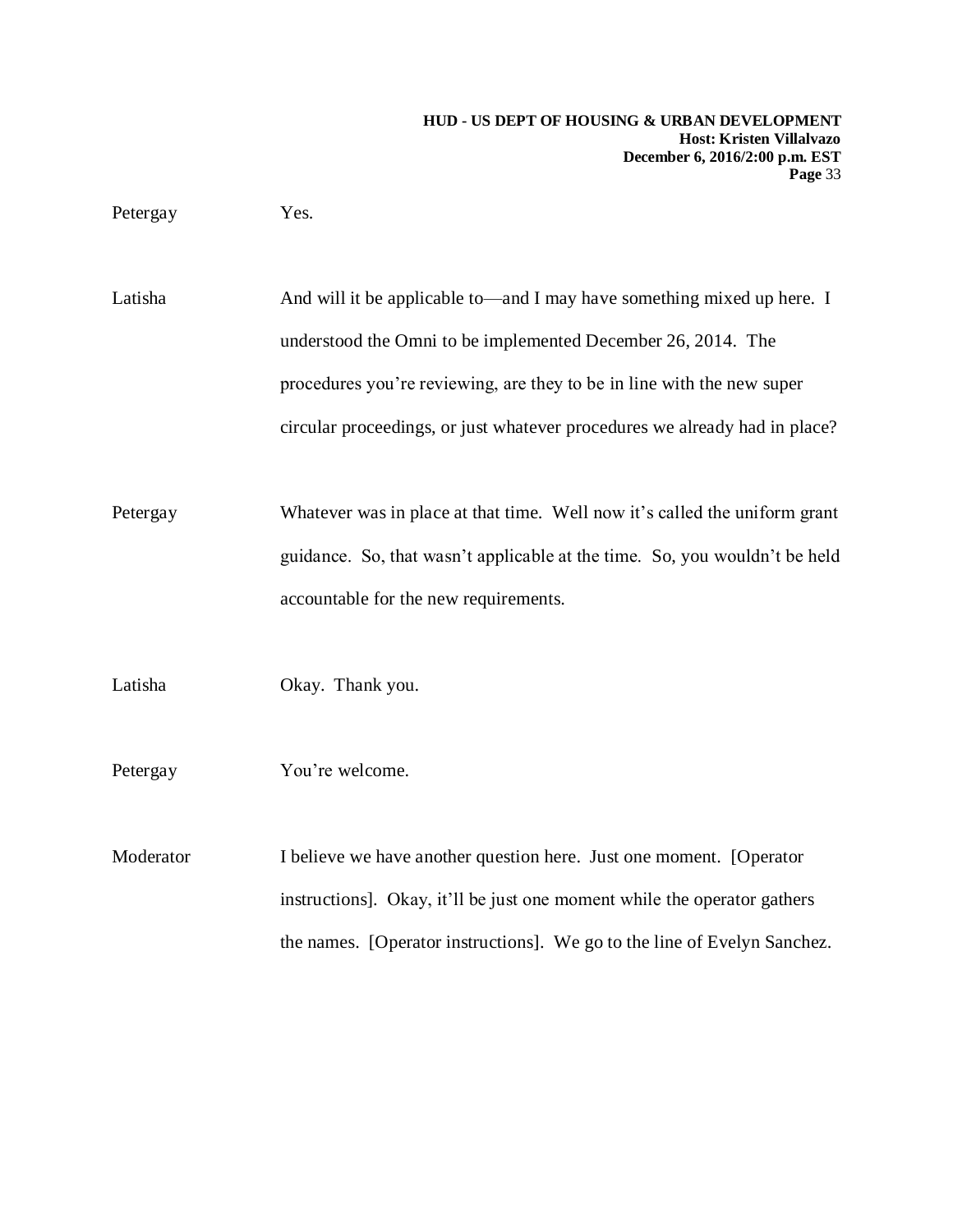### **HUD - US DEPT OF HOUSING & URBAN DEVELOPMENT Host: Kristen Villalvazo December 6, 2016/2:00 p.m. EST Page** 34

| Evelyn    | Yes. My question is in regards to the test contracts in excess of \$25,000.<br>Are you referring to, as an example, of a sub-grantee receiving the<br>contract through their intermediary of \$25,000 or more? |
|-----------|----------------------------------------------------------------------------------------------------------------------------------------------------------------------------------------------------------------|
| Petergay  | No, so not your sub awards, your sub-grantee. If you were procuring, for<br>example, a different type of project under the housing counseling program,<br>then that's what would be applicable.                |
| Evelyn    | Okay, so the procurement is based on what are we submitting for RFPs to<br>for those I want to apply.                                                                                                          |
| Petergay  | Right.                                                                                                                                                                                                         |
| Evelyn    | Okay. Thank you.                                                                                                                                                                                               |
| Petergay  | You're welcome.                                                                                                                                                                                                |
| Moderator | Thank you. I see no additional questions at this time.                                                                                                                                                         |
| Petergay  | Okay. All right. So, we'll move on to phase three, which is the reporting<br>phase. Now if there were no findings during our review, then we would                                                             |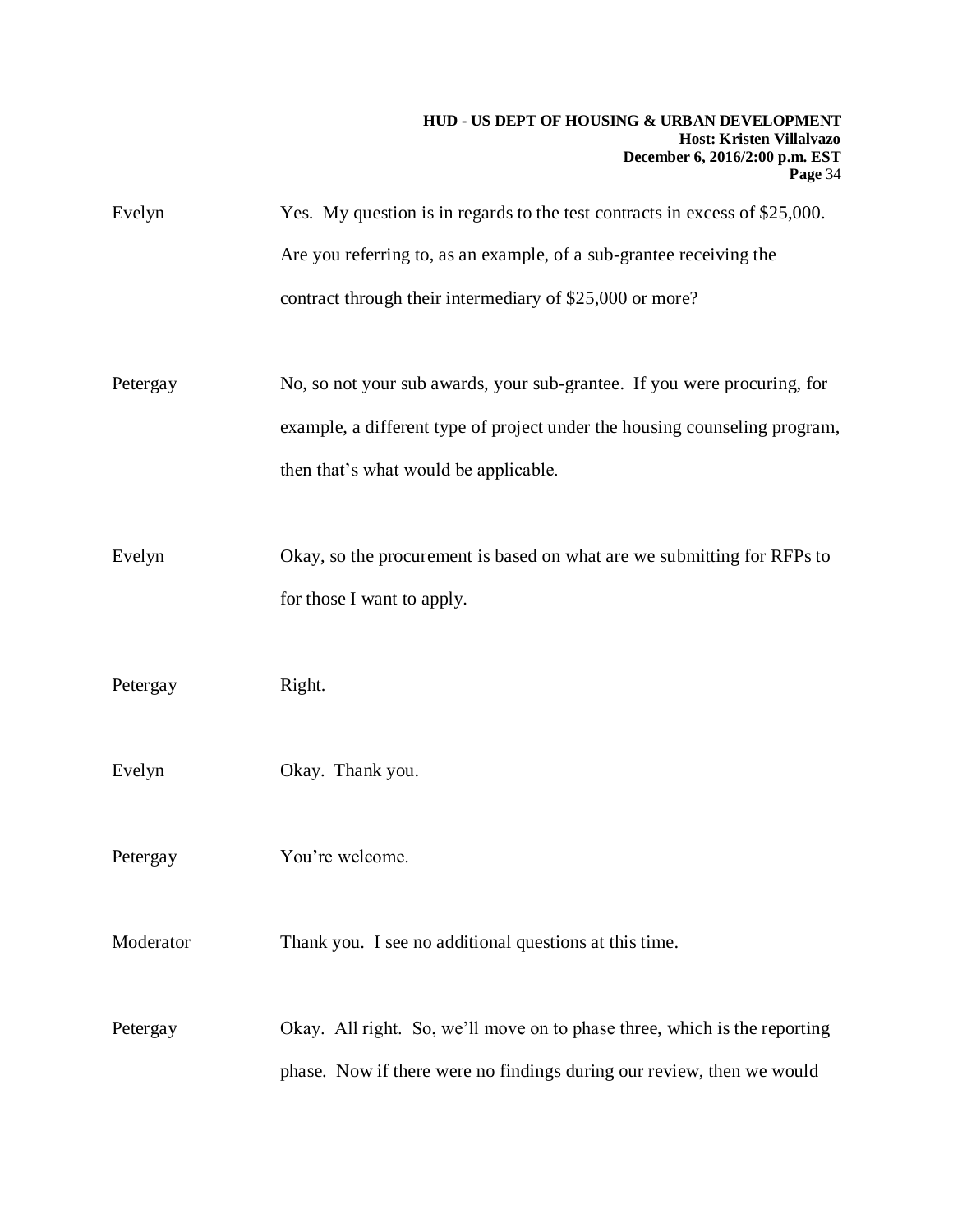draft our report, which is then submitted to HUD and your HUD housing specialist, so your main point of contacts would receive that report.

Usually what happens is once they receive the report, then there may be comments and they would make those comments to Booth Management and we'd go back. We'd take a look at the report and we may adjust the report based on those comments. After that period is completed, then that's when the report may be ready for finalization, and then once it's finalized, then HUD themselves would send the report directly to your agency.

If there are findings, then within ten days after the exit conference, then we would give you that time frame within which to provide anything to address those open items. And then once you've provided those open items, then we'll be prepared to go ahead and draft the report and submit it to HUD. And again—oh sorry, where did that go? I'm sorry. Oh, sorry.

So, if there are no findings—then if there are findings, then we would work with HUD to determine whether or not the findings were addressed. Once our process is complete, we'd send a draft report to your HUD GTM and your housing counseling specialist. Again, we'd incorporate the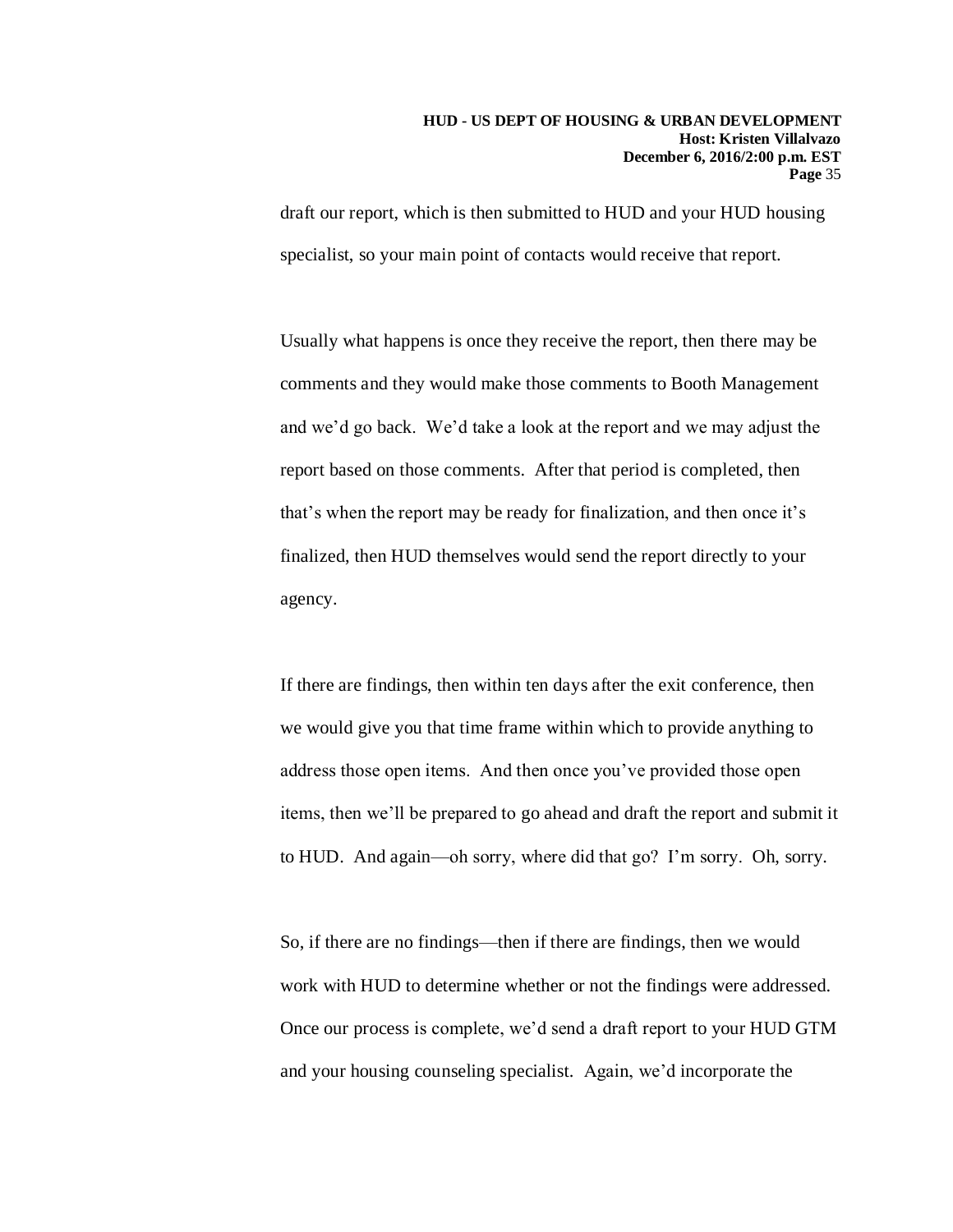comments and finalize the draft for submission to your agency. We'd also, again, as mentioned before, incorporate any comments and submit the final report which then gets submitted to you for review.

The fourth phase and the final phase, this would apply to those agencies that had findings based on their review. Each finding would have a description of what that finding is. We would also recommend a corrective action plan for resolving that finding as well as we would recommend for technical assistance in areas that we believe that you need technical assistance if it's something that your agency's not able to correct on your own or you've just expressed that we need some assistance in resolving this issue.

So, common findings that we've noted while conducting these reviews, grantees have policies and procedures for monitoring and oversight of their sub-grantees. A lot of instances, we'll see where grantees and/or their sub-grantees have used unapproved negotiated indirect cost rate agreements, or they may have used the incorrect rates during the period of performance.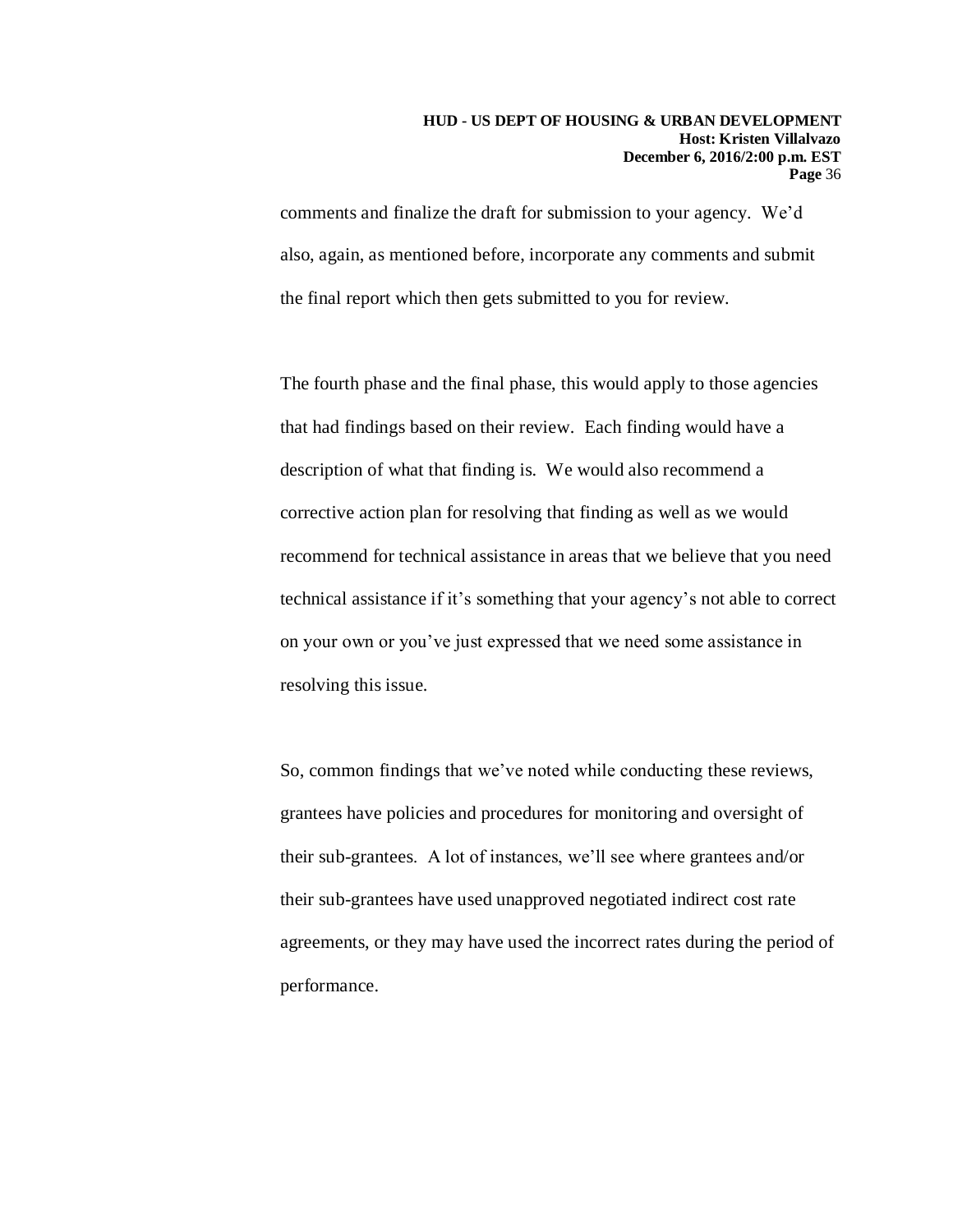We've also seen where grantees have lacked supporting documents for their sub-grantees' reimbursements. So, agencies may have not verified the reimbursements prior to submitting a refund. Sub-grantees did not return the confirmations. Grantees lacked an invoice verification process or they may have used budgeted hourly rates versus actual rates.

Indirect cost charge includes excess amounts. Grantees lacked supporting documents for reimbursement, or for payroll, or for time and attendance tracking and reporting. Time sheets may have not included HUD services provided, so we're unable to verify that hours worked or services provided were related to the program. There were no time sheets or personnel activity reports or anything equivalent for us to verify charges submitted to HUD for reimbursement as far as the services provided. And also, instances may have lagged policies and procedures requiring PARS or any other documentation that could be used as a PAR.

Also, we've seen a lot of times where the federal financial report were submitted late or not at all. The quarterly reports may have not included the staff hours provided. Another big one is where agencies wouldn't break out the individual costs incurred in each quarter, but they may have submitted accumulative costs for the total grant year. But you know HUD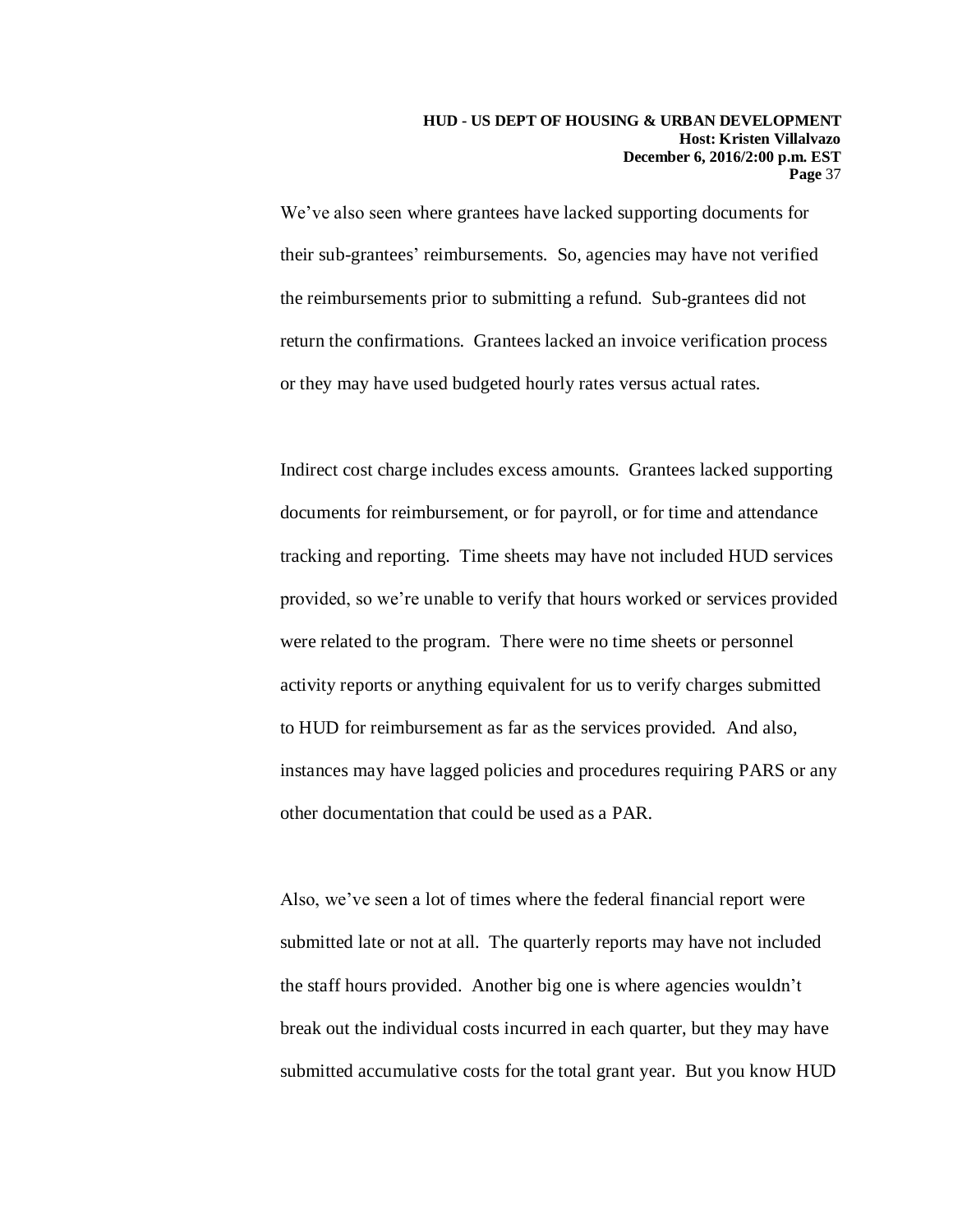does require that you break it down each quarter and then provide accumulative column. Quarterly reports are filed late. Grantees lack procedures to verify and track leverage funds or supporting documents for leverage funds. Grantees were unable to reconcile their general ledgers to their approved budget.

So, typically, these are the findings that we've noted. So, you'll want to pay attention to those, research your findings and make sure that on a go forward basis, you are aware of these and you do everything that you can to prevent these findings from happening in your agency.

And now for lessons learned, for the past few years that we've been conducting financial and administrative reviews, and based on the types of findings that we have noted, we'll see where the method used to apply their NICRA have been incorrect. So, we know that grantees may need more training on that.

Also, they need training on how to track their expenditures and also how to make sure that they maintain adequate supporting documentation for grant expenditures. How do they monitor their sub-grantees? You want to make sure that there's a policy, there's a documented process in place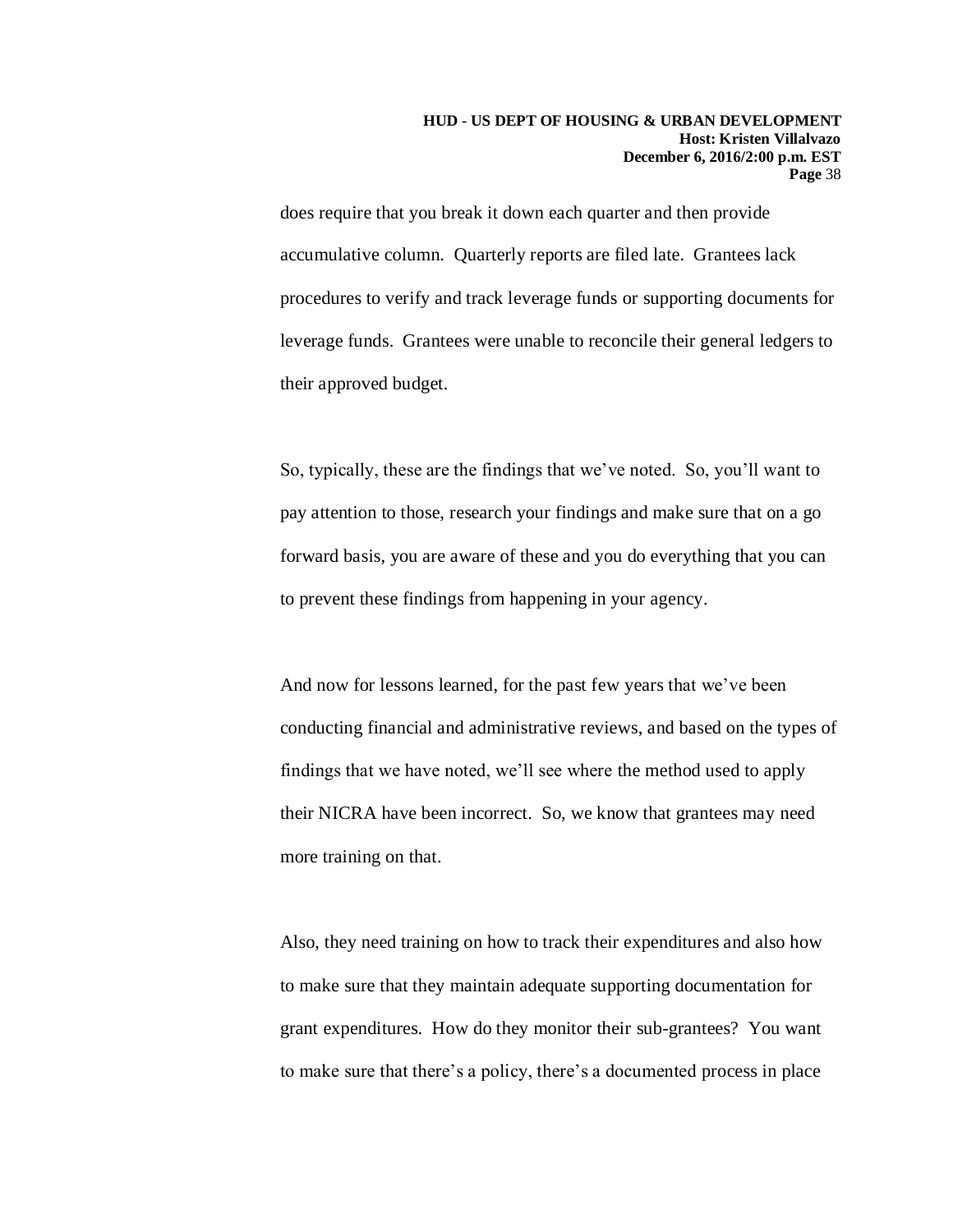on how you're monitoring your sub-grantees, how to track program income, time and attendance tracking, filing financial reports and quarterly reports on time and leverage funding. We do provide technical assistance and training on most of these areas if you are interested.

Some frequently asked questions, how many days does a grantee have to submit the documentation requested in the notification letter? It does specify the number of days. Once you receive your notification letter, there is a due date. But, when you need to submit that, so I encourage you to go back and take a look at the notification letter and see what dates you need to submit that by. If you need an extension, the earlier you communicate that to us, the better, so that we're able to plan out our site visits accordingly.

What's the preferred method to send documentation requested in the notification letter and the second letter? We do prefer that you send it, you upload the files there or a document repository, which you do need access to. You would send an email to Richard Yirenkyi. He's the person who's submitted the initial notification letter to you guys and he would give you instructions on how you can access the site and upload your documents.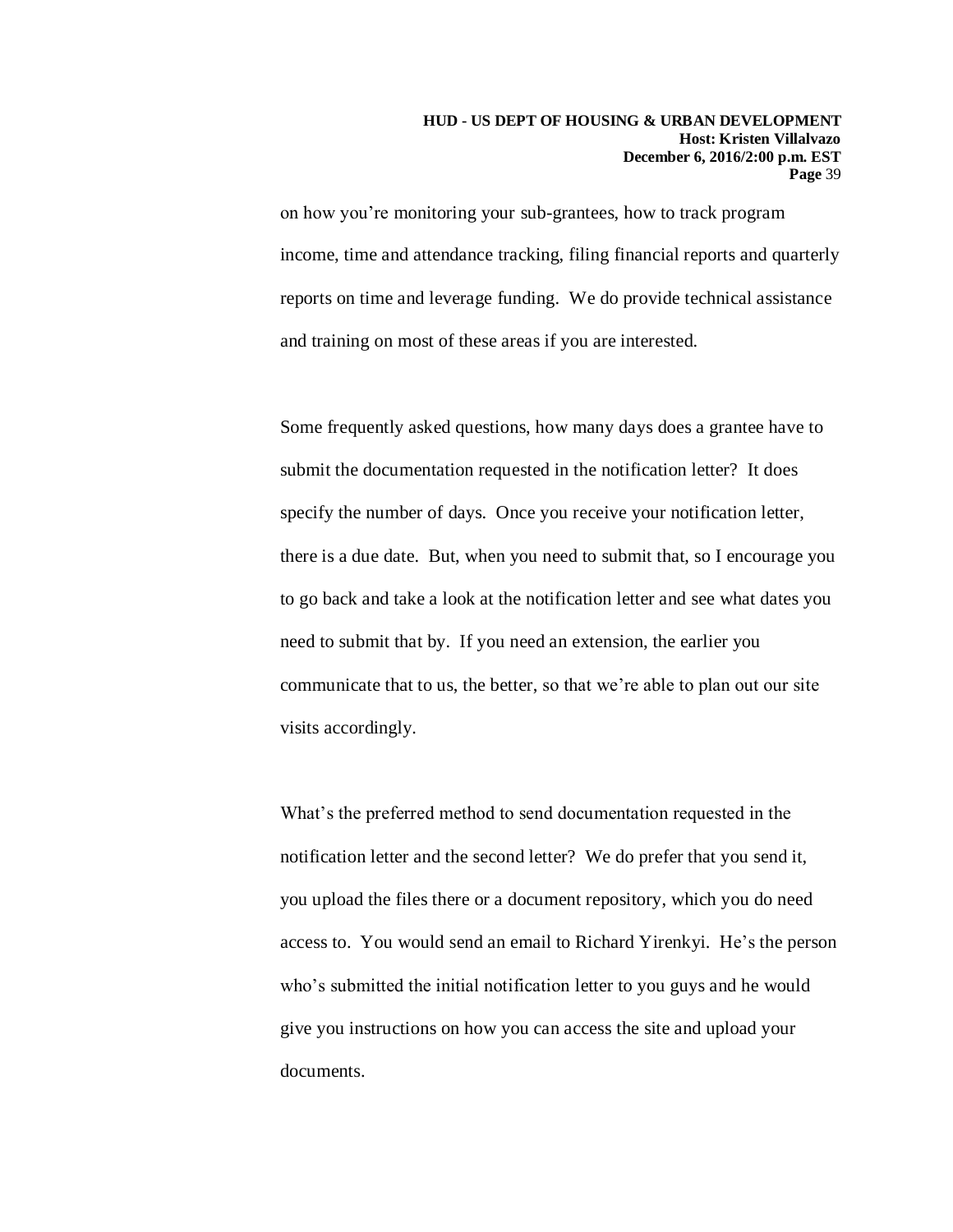Of course email works, and mail that also works as well. Just send it to our address and we do receive them. So, whichever is more convenient for you, I find that a lot of people prefer to use the document repository because it has the capacity to hold a lot of files there and it's very accessible and easy to use.

Will the meeting between BMC and the individual agency's POC occur before or during the site visit? We usually start our discussions prior to the site visit. But, we also keep communication throughout because we want to make sure that your HUD POC's aware of what's going on and the status of the review.

What's the approximate duration of the site visit? Again, we're usually only there for one day. But we try to start our review process prior to coming out there in the planning phase. So, once we get your documents, we start our evaluation there. Then when we get onsite, we would by that time receive supporting documents for the sample selection. If there's still open items, we give you about ten days after that to resolve any open items or any issues and that's pretty much the time frame for completing the review.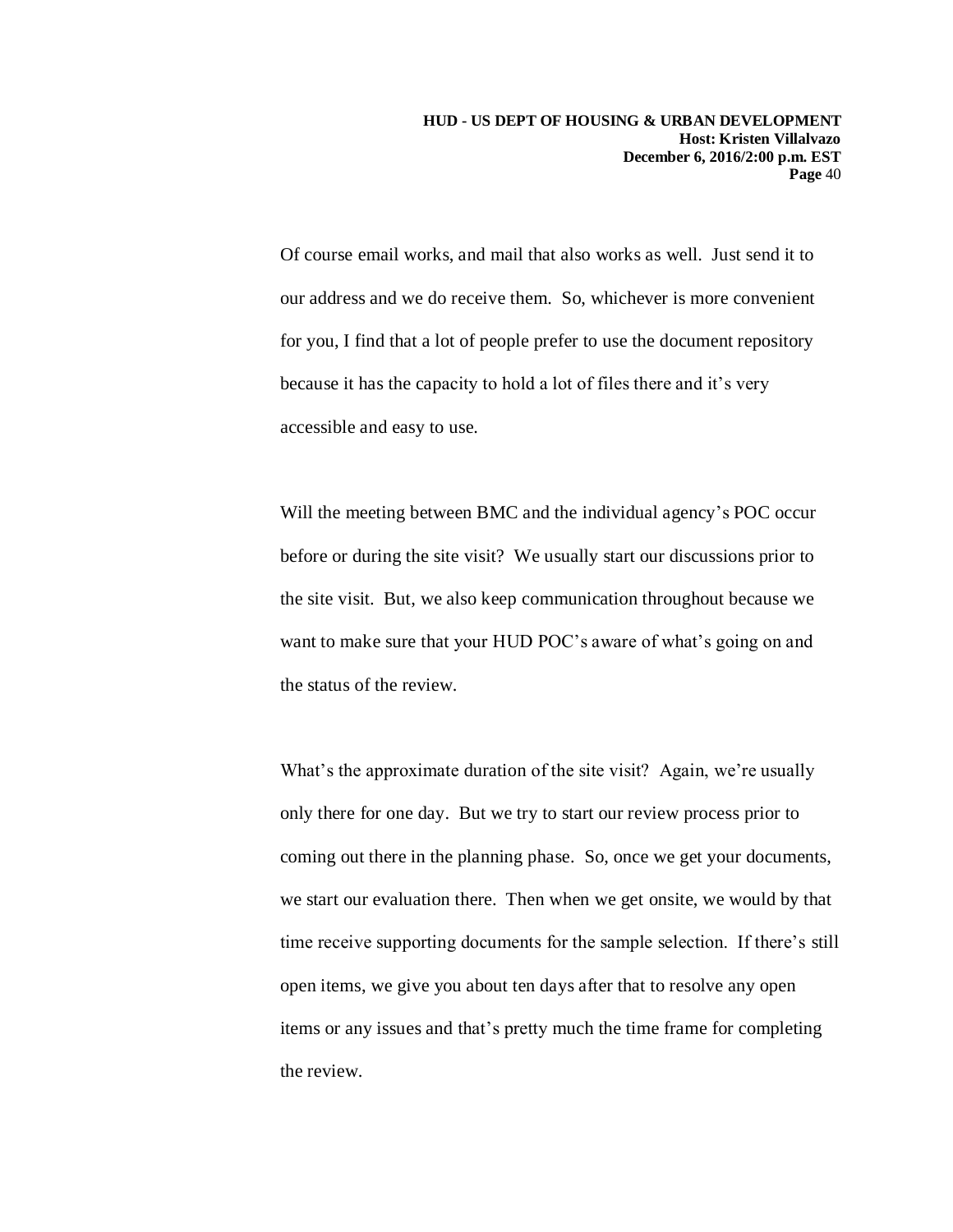How many days does the grantee have to submit their additional documents needed to mitigate all findings revealed during the agreed-upon procedures? So, once you have received your report from HUD, again that's sent directly from HUD to your agency, I believe HUD gives you between 30 and 60 days within which to develop a corrective action plan and have that plan in place and implemented.

And our final question here, is if a final report findings lead to technical assistance, what would be the duration of the technical assistance? So, depending on what the technical assistance entails, that will pretty much specify the duration. If it's a training that can be done by a webinar, and it's usually an hour or two hours depending on what you're being trained on, then we could do that. But if it's something that requires us to come back onsite, for example, if an agency wanted us to come and do a training with their sub-grantees and they prefer that we come out there and do a hands-on training with their sub-grantees, then that can be arranged, too.

So, pretty much depending on what the technical assistance will entail, that will determine the duration. But we do try to do it as soon as possible